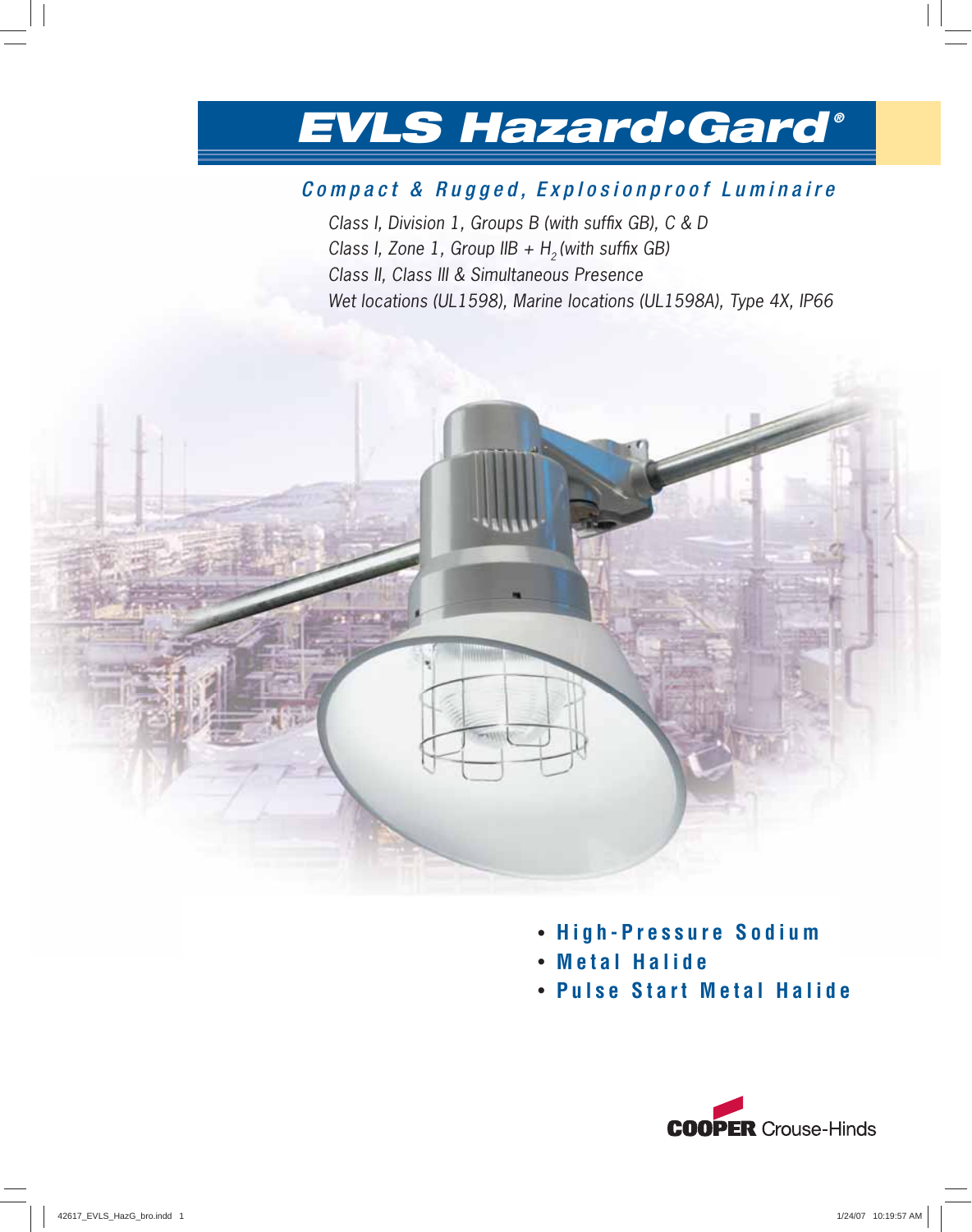## Compact & Rugged, Class I, Zone 1, Div.1 Explosionproof Luminaire



## **Introducing a compact, affordable, explosionproof luminaire that has the best overall temperature performance ratings in its class!**

Cooper Crouse-Hinds® EVLS Hazard•Gard is perfect as a general area lighting workhorse where space constraints exist. EVLS Hazard•Gard is easy to install, 175 watts and less, has select options that are just right for your budget — AND it's Class I, Division 1, Group B with GB option!





**Two Start Acme Threads** (see diagram below)



**Quick Connect Design**

## **F EATURES**

- Compact and rugged
- Two start Acme threads for mounting modules and globe attachment
- Quick-connect design facilitates installation – install and wire the mounting module, and then just screw-in your luminaire
- Best overall T-rating in the industry for a medium-base HID lamp
- Factory sealed

## **B ENEFITS**

- $\blacksquare$  A Division 1 luminaire that fits in tight spaces
- Smooth turning two start Acme threads that save time and eliminate installation damage
- Saves money, and electrical connection is made simple by screwing the luminaire into the threads so any maintenance personnel can complete the installation
- Use in elevated ambient and light the most volatile areas of your facility – optimal safety in your high-risk areas
- The new Hazard•Gard is factory wired and sealed with no external sealing fittings required in Groups B, C & D (external sealing fitting is required for the stanchion mount luminaire for Class I, Division 1, Group C applications)



**Adapter Module Available**

- An adapter module is available for direct connection to existing Hazard•Gard modules such as the EV22 ceiling mount
- Flexibility allows you to use existing Cooper Crouse-Hinds mounting modules with the same lighting and safety performance levels



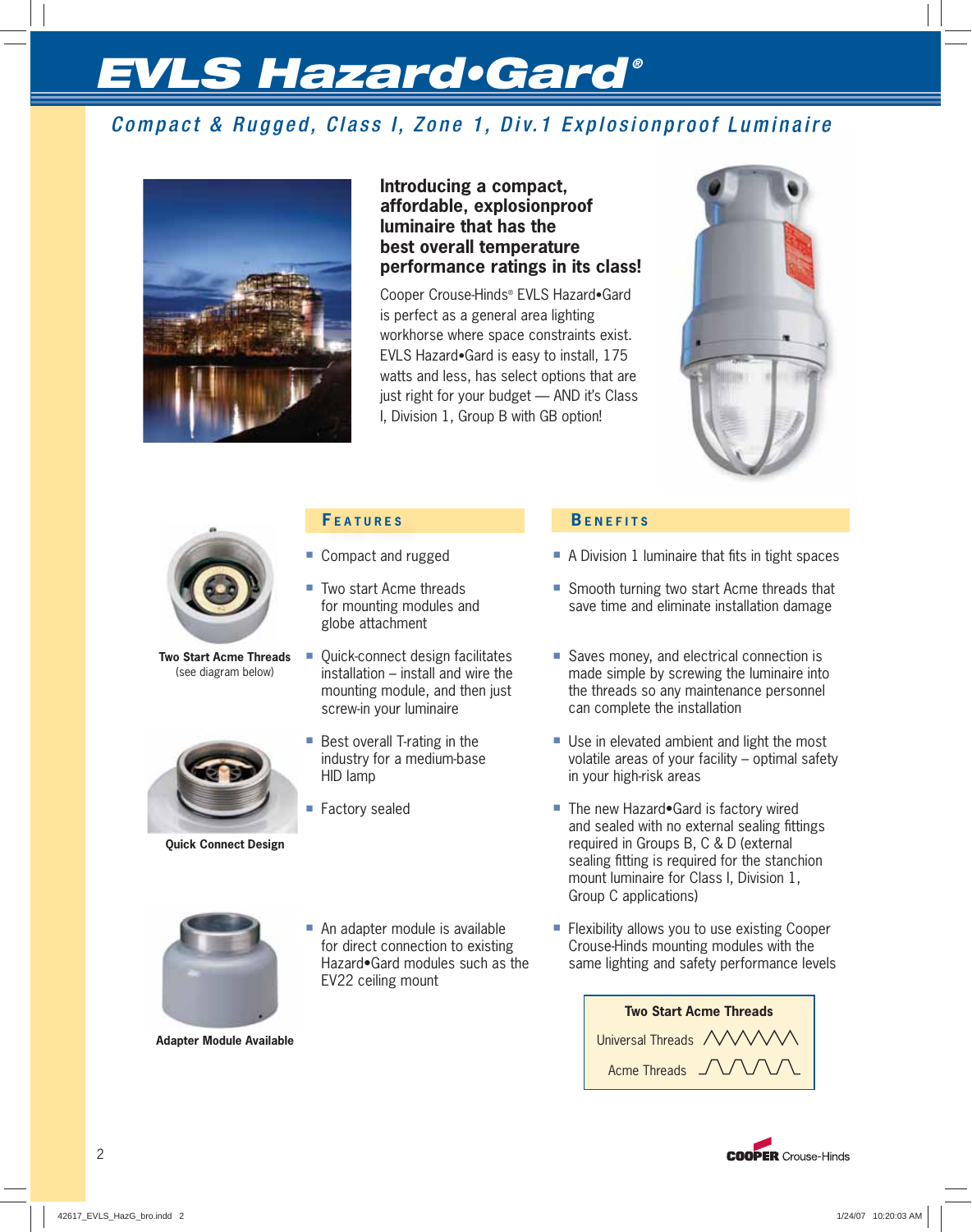







Petrochemical Facilities Oil Rigs Waste Water Treatment Pharmaceutical Manufacturing

## **A PPLICATIONS**

### Cooper Crouse-Hinds EVLS Hazard•Gard lighting fixures are used for general lighting and task lighting in:

- $\blacksquare$  Areas where flammable or explosive vapors or gases are present
- $\blacksquare$  Petroleum refineries; chemical, petrochemical and pharmaceutical plants; oil terminals; gas plants
- 
- Drilling platforms and other coastal and offshore hazardous areas
- Confined spaces or heavy process Waste treatment facilities industry facilities

### **S TANDARD M ATERIALS**

- Bodies, mounting modules and cast guards copper-free aluminum
- Wire guard stainless steel
- Globe heat- and impact-resistant glass
- Gaskets silicone and neoprene

## **S TANDARD F INISHES**

■ Epoxy powder coat paint

### **C ERTIFICATION & C OMPLIANCES**

### **UL (844) and cUL Listed (CSA C22.2 No. 137) for:**

- Class I, Division 1, Groups B (with suffix GB), C & D
- Class I, Zone 1, Group IIB  $+ H<sub>2</sub>$  (with suffix GB)
- Class II, Class III & Simultaneous Presence
- Wet locations (UL1598), Marine locations (UL1598A), Type 4X, IP66

## **R ATINGS (E LECTRICAL S IZE )**

### **Sources/Wattages:**

■ HID Medium Base (initial offering) HPS: 50, 70, 100, 150 watt Metal Halide: 70, 100, 175 watt Pulse Start Metal Halide: 150, 175 watt

### **Voltages:**

- Multi-tap (120, 208, 240, 277V/60 Hz)
- 480V/60 Hz
- Tri-tap (120, 277, 347V/60 Hz)
- 220V/60 Hz
- 220/240V (or 230V)/50 Hz

### **Transformer Types:**

- HX-HPF Standard
- CWA Standard on 175W

CWA Constant Wattage Autotransformer

CWI Constant Wattage Insulation Transformer Available for HPS and MH, for most voltages and wattages

(Additional voltages available on request.)

### **Conduit Entries:**

- $\overline{a}$  3/4" and 1" NPT pendant, ceiling and wall mount
- $\blacksquare$  1-1/2" NPT stanchion

### **O PTIONS**

#### **Description**

| Instant Restrike (HPS)             | IR        |
|------------------------------------|-----------|
| ■ Ballast-Gard (HPS)               | <b>BG</b> |
| $\blacksquare$ Group B Suitability | GB.       |

## **A CCESSORIES**

### **Description**

| • Dome Reflector               | RD725         |
|--------------------------------|---------------|
| $\blacksquare$ Angle Reflector | RA725         |
| $\blacksquare$ Guard           | EV502 or P515 |

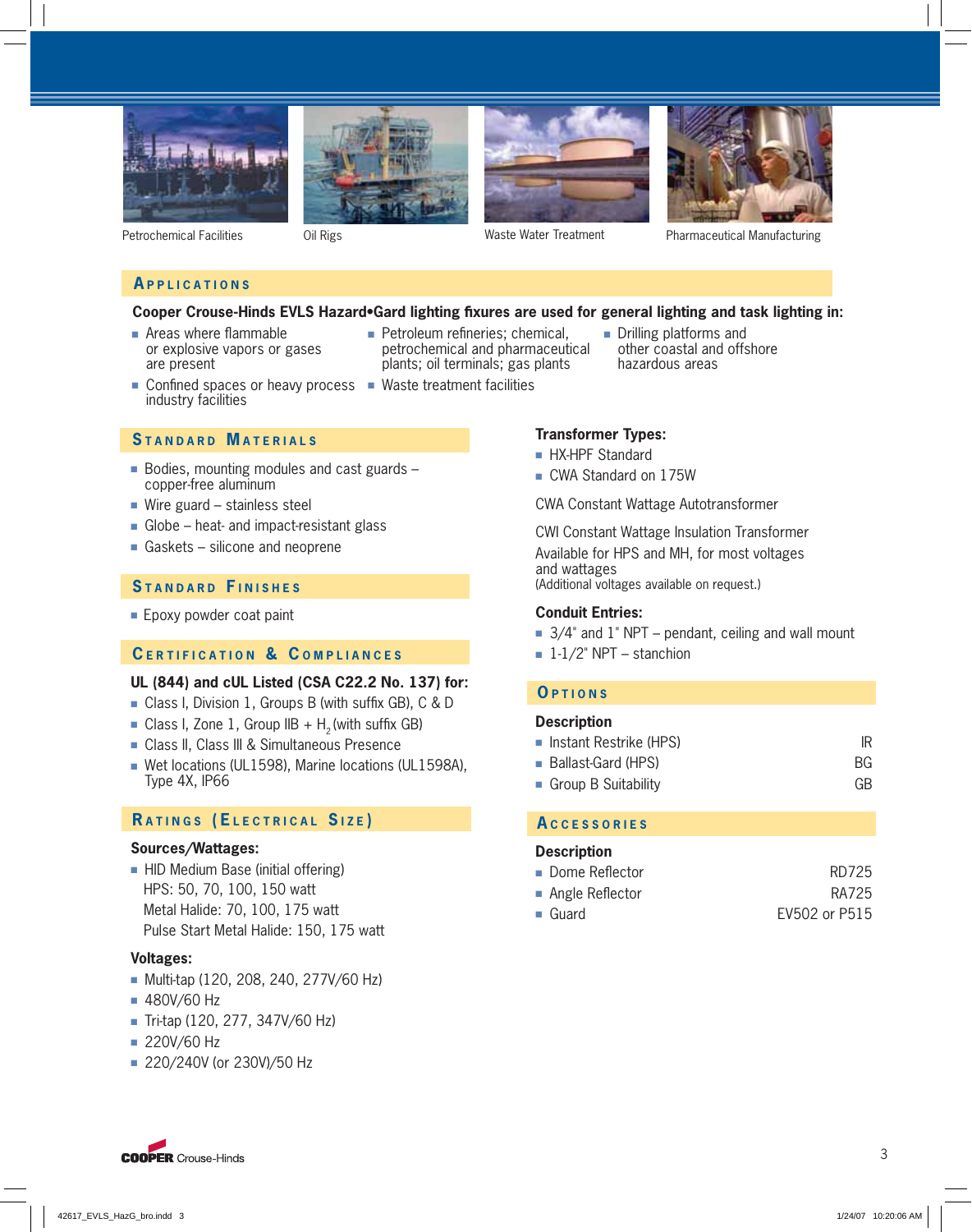## Mounting Modules

#### **Existing For EVI, EVLP, EVM (must use EVSA adapter) For EVLS Only Type Conduit Catalog Number Conduit Catalog Number** Adapter **EVSA** Pendant  $\frac{3}{4}$ "  $1$ " EVMP2 EVMP3  $\frac{3}{4}$ " 1" 25mm 32mm EVSP2 EVSP3 EVSP25 EVSP32 Ceiling & Wall Box  $\frac{3}{4}$ " 1" EV22 EV33  $\frac{3}{4}$ " 1" 25mm 32mm EVSC2 EVSC3 EVSC25 EVSC32 Wall Bracket Arm Use FV22 or FV33 box with  $FV87$   $3/4"$ 1" 25mm 32mm EVSW2 EVSW3 EVSW25 EVSW32 Stanchion | 1¼" | EVMJ4 | 1½" | EVSJ5 Bulkhead  $1\frac{1}{4}$ " EVJ2  $\frac{3}{4}$ " 25mm EVSB2 EVSB25

**N E W M OUNTING M ODULES**

**Mounting Modules for EVLS Only — Two Start Acme Threads**



**Adapter — EVSA**



**Pendant — EVSP**



**Ceiling — EVSC2**



**Bulkhead — EVSB2**



**Stanchion — EVSJ5 Wall — EVSW2**



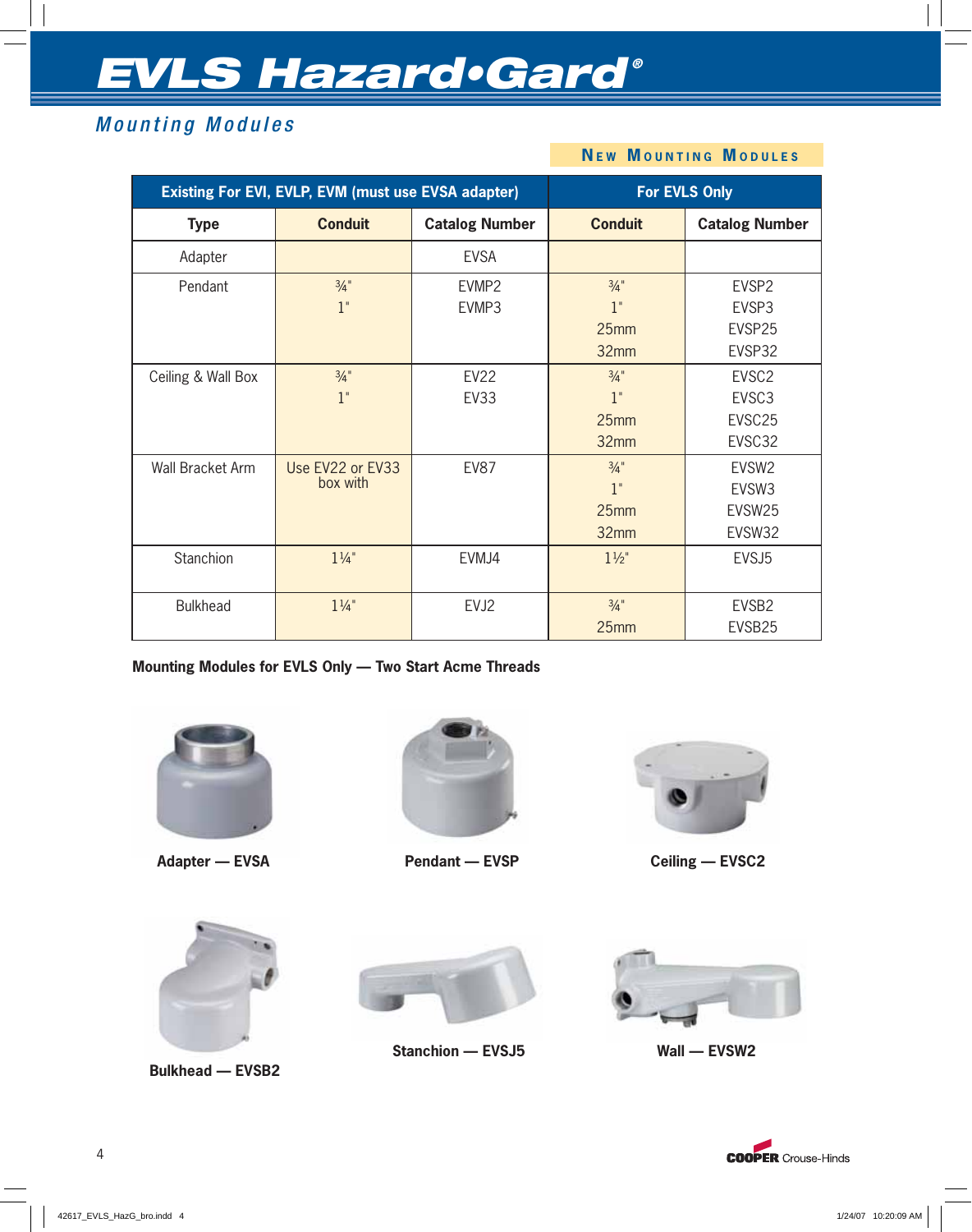## Family Tree

**Existing Mounting Modules used on EVI, EVLP, EVM**

**(must use EVSA adapter)**



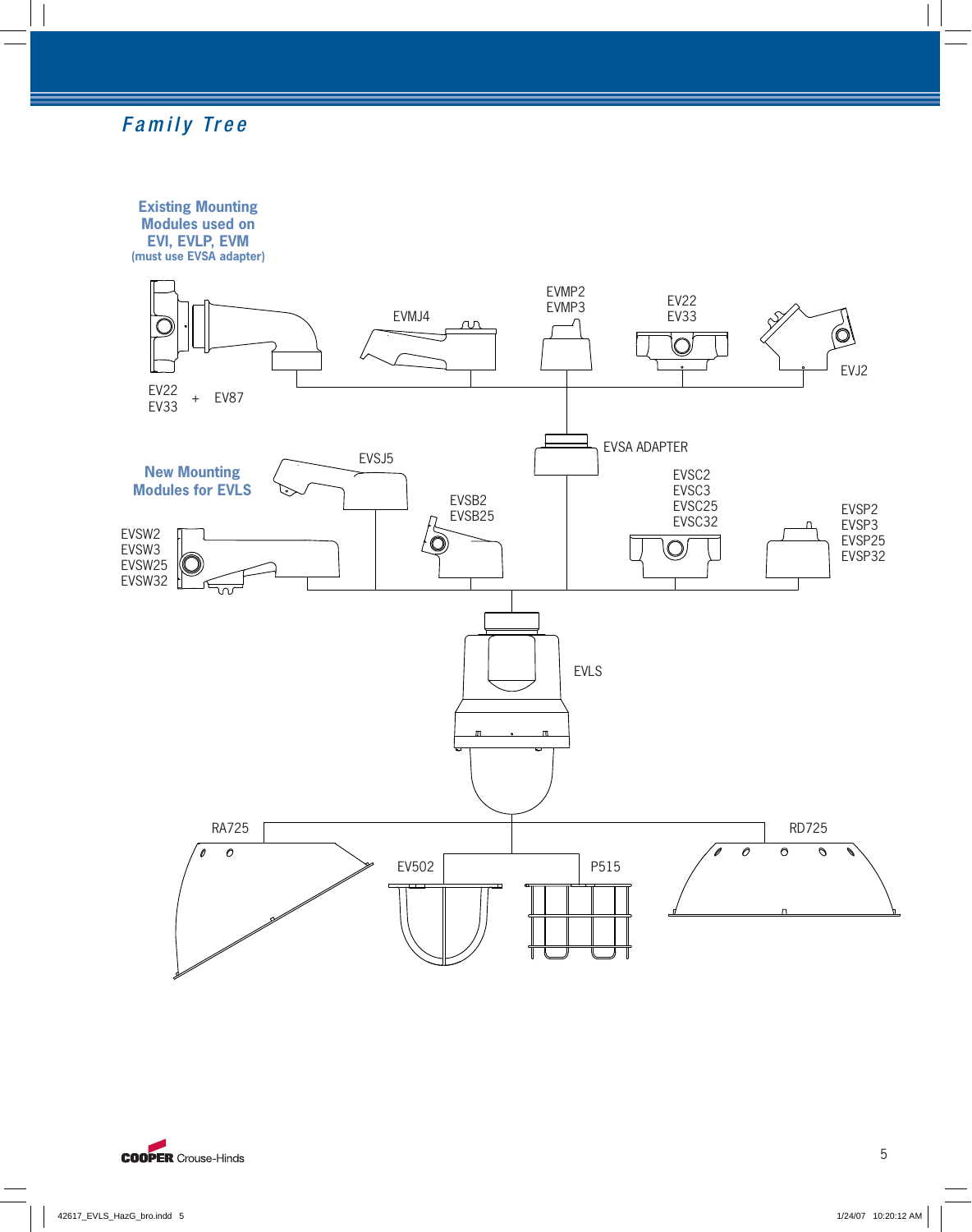## Ordering Reference Sheet

| Hazard•Gard-<br><b>Low-Profile Luminaire</b><br>Class I, Div. 1/Class I, Zone 1<br>Class II, Groups F & G                                                                                                                                                                                                                                                                 | <b>EVLS</b>                         | 9 | 10 | O | /MT | -IR |
|---------------------------------------------------------------------------------------------------------------------------------------------------------------------------------------------------------------------------------------------------------------------------------------------------------------------------------------------------------------------------|-------------------------------------|---|----|---|-----|-----|
| $A = Pendant$<br>$BX = Wall$<br>$CX = Ceiling$<br>$BH = Bulkhead$<br>$J =$ Stanchion<br>$M =$ Mounting Module Adapter                                                                                                                                                                                                                                                     | <b>Mounting Type -</b>              |   |    |   |     |     |
| $4 =$ High-Press. Sodium<br>$9 =$ Metal Halide                                                                                                                                                                                                                                                                                                                            | <b>Lamp Type</b>                    |   |    |   |     |     |
| Conduit Entry (specify with mtg. modules) -<br>$2 = 3/4$ " NPT (Pendant, Ceiling, Bulkhead & Wall mounts only)<br>$3 = 1$ " NPT (Pendant, Ceiling & Wall mounts only)<br>$5 = 1-1/2$ " NPT (Stanchion only)<br>25 = 25 mm (Pendant, Ceiling, Bulkhead & Wall mounts only)<br>$32 = 32$ mm (Pendant, Ceiling & Wall mounts only)<br>Note: Omit for mounting module adapter |                                     |   |    |   |     |     |
| $05 = 50W$ HPS<br>$07 = 70W$ HPS, MH<br>$10 = 100W$ HPS, MH<br>$15 = 150$ HPS, MH Pulse Start<br>$17 = 175W$ MH, MH Pulse Start                                                                                                                                                                                                                                           | <b>Lamp Wattage</b><br>by lamp type |   |    |   |     |     |
| $0 = no$ guard<br>$1 =$ stainless steel wire guard<br>$2 = \text{cast aluminum guard}$                                                                                                                                                                                                                                                                                    | Guard<br>(optional)                 |   |    |   |     |     |
|                                                                                                                                                                                                                                                                                                                                                                           | <b>Voltage and Frequency</b>        |   |    |   |     |     |

|           |              |              | <b>HPS</b>   |              | <b>MH</b>    |              |              |              |              |  |  |
|-----------|--------------|--------------|--------------|--------------|--------------|--------------|--------------|--------------|--------------|--|--|
|           | 50           | 70           | 100          | 150          | 70           | 175 PS       |              |              |              |  |  |
| DT        | $\mathsf{X}$ |              |              |              |              |              |              |              |              |  |  |
| <b>MT</b> |              | $\mathsf{X}$ | $\mathsf{X}$ | $\mathsf{X}$ | $\mathsf{X}$ | $\mathsf{X}$ | $\mathsf{X}$ | $\mathsf{X}$ | $\mathsf{X}$ |  |  |
| <b>TT</b> |              | $\mathsf{X}$ | $\mathsf{X}$ | $\mathsf{X}$ | $\mathsf{X}$ | $\mathsf{X}$ |              | $\mathsf{X}$ | $\mathsf{X}$ |  |  |
| 120       | $\mathsf{X}$ | $\mathsf{X}$ | $\mathsf{X}$ | $\mathsf{X}$ | $\mathsf{X}$ | $\mathsf{X}$ | $\mathsf{X}$ | $\mathsf{X}$ | $\mathsf{X}$ |  |  |
| 208       |              | $\mathsf{X}$ | $\mathsf{X}$ | $\mathsf{X}$ | $\mathsf{X}$ | $\mathsf{X}$ | $\mathsf{X}$ | $\mathsf{X}$ | $\mathsf{X}$ |  |  |
| 220       |              | $\mathsf{X}$ | $\mathsf{X}$ | $\mathsf{X}$ | $\mathsf{X}$ |              |              | $\mathsf{X}$ |              |  |  |
| 220 50    | $\mathsf{X}$ | $\mathsf{X}$ | $\mathsf{X}$ | $\mathsf{X}$ | $\mathsf{X}$ | $\mathsf{X}$ | $\mathsf{X}$ | $\mathsf{X}$ |              |  |  |
| 240       |              | $\mathsf{X}$ | $\mathsf{X}$ | $\mathsf{X}$ | $\mathsf{X}$ | $\mathsf{X}$ | $\mathsf{X}$ | $\mathsf{X}$ | $\mathsf{X}$ |  |  |
| 240 50    | $\mathsf{X}$ | $\mathsf{X}$ | $\mathsf{X}$ | $\mathsf{X}$ | $\mathsf{X}$ | $\mathsf{X}$ | $\mathsf{X}$ | $\mathsf{X}$ |              |  |  |
| 277       | $\mathsf{X}$ | $\mathsf{X}$ | $\mathsf{X}$ | $\mathsf{X}$ | $\mathsf{X}$ | $\mathsf{X}$ | $\mathsf{X}$ | $\mathsf{X}$ | $\mathsf{X}$ |  |  |
| 347       |              | $\mathsf{X}$ | $\mathsf{X}$ | $\mathsf{X}$ | $\mathsf{X}$ | $\mathsf{X}$ |              | $\mathsf{X}$ | $\mathsf{X}$ |  |  |
| 480       |              | $\mathsf{X}$ | $\mathsf X$  | $\mathsf{X}$ |              | $\mathsf X$  |              | $\mathsf X$  |              |  |  |

ATEX = Conforms with ATEX certificate **Options** -BG = Ballast Guard (lamp type S only) CWI = SCE Ballast  $GB = Group B$  suitability  $IR =$  Instant Restrike (lamp type S only)<br> $S828 =$  Pulse Start (175W & 150W MH only)

Note: BG, & IR options cannot be installed together.

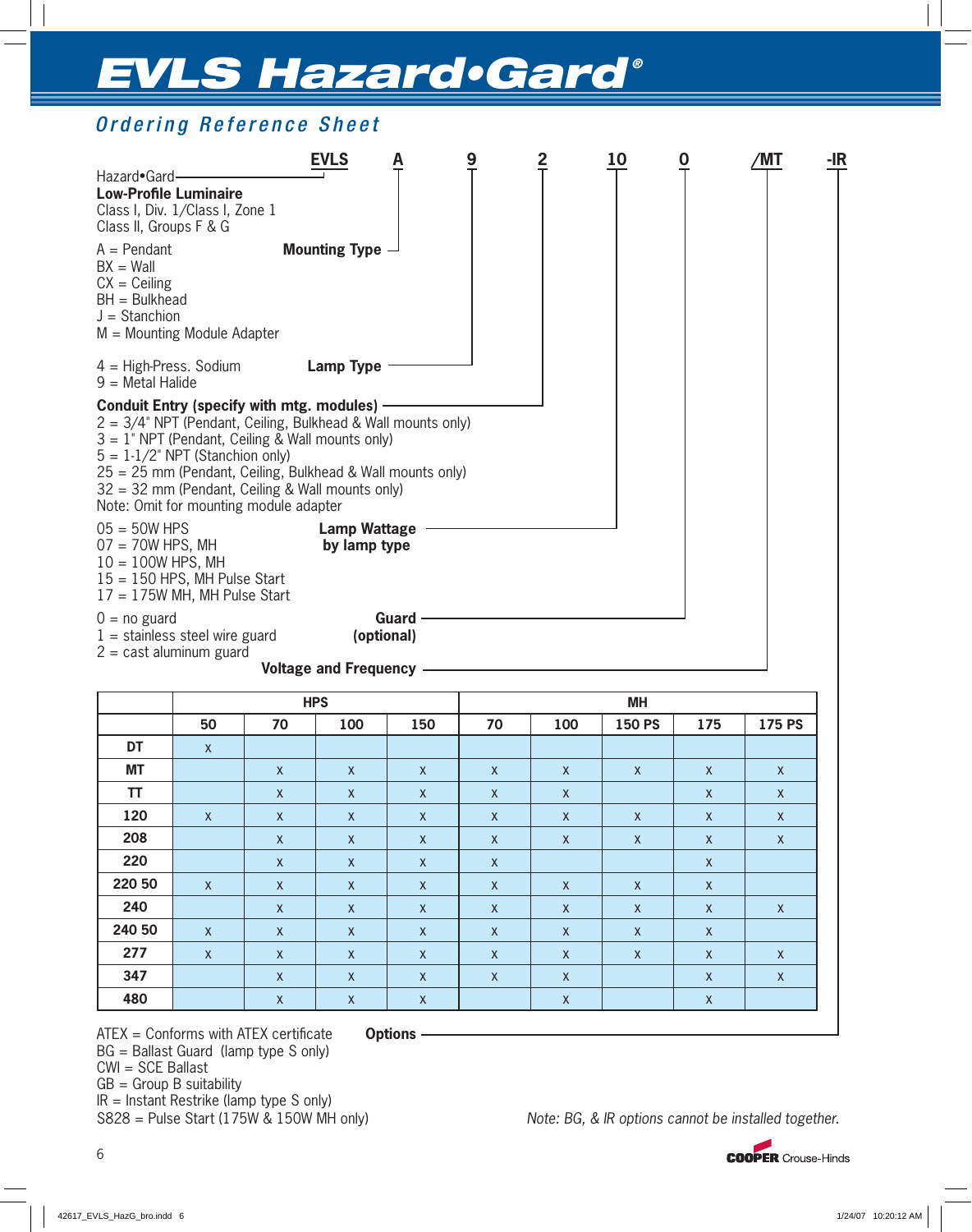## **S UGGESTED O RDERING F O R B EST D ELIVERY .**

- 1. Order the luminaire less mounting module and guard. (For example, EVLS9170)
- 1a. Be sure to specify the operating voltage EVLS9170/MT (multi-tap) (120, 208, 240, 277V/60 Hz)



- 2. Order the mounting module (EVSJ5).
- 

3. Order the guard (EV502).



4. Order accessories such as reflector (RA725).



## **TEMPERATURE P ERFORMANCE D ATA**

| <b>Watts</b>                | <b>Ambient</b><br>Temp °C | Class I<br>Div. 1 &<br>Zone 1                          | Class II<br>(Dust) and<br>Class III                    | Supply<br>Wire<br>Temp °C |
|-----------------------------|---------------------------|--------------------------------------------------------|--------------------------------------------------------|---------------------------|
| <b>High-Pressure Sodium</b> |                           |                                                        |                                                        |                           |
| 50W                         | 40<br>55<br>65            | T <sub>5</sub><br>T <sub>4</sub> A<br>T <sub>4</sub> A | T <sub>5</sub>                                         | 90<br>90<br>105           |
| <b>70W</b>                  | 40<br>55<br>65            | T <sub>5</sub><br>T <sub>4</sub> A<br>T <sub>4</sub> A | T <sub>5</sub>                                         | 90<br>90<br>105           |
| 100W                        | 40<br>55<br>65            | T <sub>4</sub> A<br>T <sub>4</sub><br>T <sub>4</sub>   | T <sub>3</sub> C                                       | 90<br>90<br>105           |
| 150W                        | 40<br>55                  | T <sub>4</sub> A<br>T <sub>4</sub>                     | T <sub>3</sub> C                                       | 90<br>90                  |
|                             |                           |                                                        | Metal Halide (including Pulse Start [PS] as indicated) |                           |
| <b>70W</b>                  | 40<br>55<br>65            | T <sub>5</sub><br>T <sub>4</sub> A<br>T <sub>4</sub> A | T <sub>4</sub> A                                       | 90<br>90<br>105           |
| 100W                        | 40<br>55<br>65            | T <sub>4</sub> A<br>T <sub>4</sub> A<br>T <sub>4</sub> | T <sub>4</sub>                                         | 90<br>90<br>105           |
| 150 PS                      | 40                        | T <sub>3</sub> C                                       |                                                        | 90                        |
| 175W                        | 40                        | T <sub>3</sub> C                                       |                                                        | 90                        |
| 175 PS                      | 40                        | T <sub>3</sub> C                                       |                                                        | 90                        |

## **N E T L UMINAIRE W EIGHTS ( LBS . )**

| <b>Luminaire Series</b>                                               | Lamp<br><b>Watts</b>                           | <b>Weight with</b><br>Globe &<br><b>Wire Guard</b>        |
|-----------------------------------------------------------------------|------------------------------------------------|-----------------------------------------------------------|
| <b>High-Pressure Sodium</b>                                           |                                                |                                                           |
| EVLS4                                                                 | 50W<br><b>70W</b><br>100W<br>150W              | 18.5<br>21.5<br>22.5<br>24                                |
| <b>Metal Halide:</b>                                                  |                                                |                                                           |
| EVLS9<br>Add for cast guard:                                          | <b>70W</b><br>100W<br>150 PS<br>175W<br>175 PS | 20<br>20.5<br>23<br>23<br>23<br>$\mathbf{1}$              |
| <b>Add for mounting modules:</b>                                      |                                                |                                                           |
| Pendant<br>Ceiling<br>Stanchion<br><b>Bulkhead</b><br>Wall<br>Adapter |                                                | $\mathfrak{p}$<br>3.5<br>3<br>2.5<br>5.5<br>$\mathcal{P}$ |
| <b>Add for reflectors:</b>                                            |                                                |                                                           |
| Dome<br>Angle                                                         |                                                | 1.5<br>$\overline{2}$                                     |

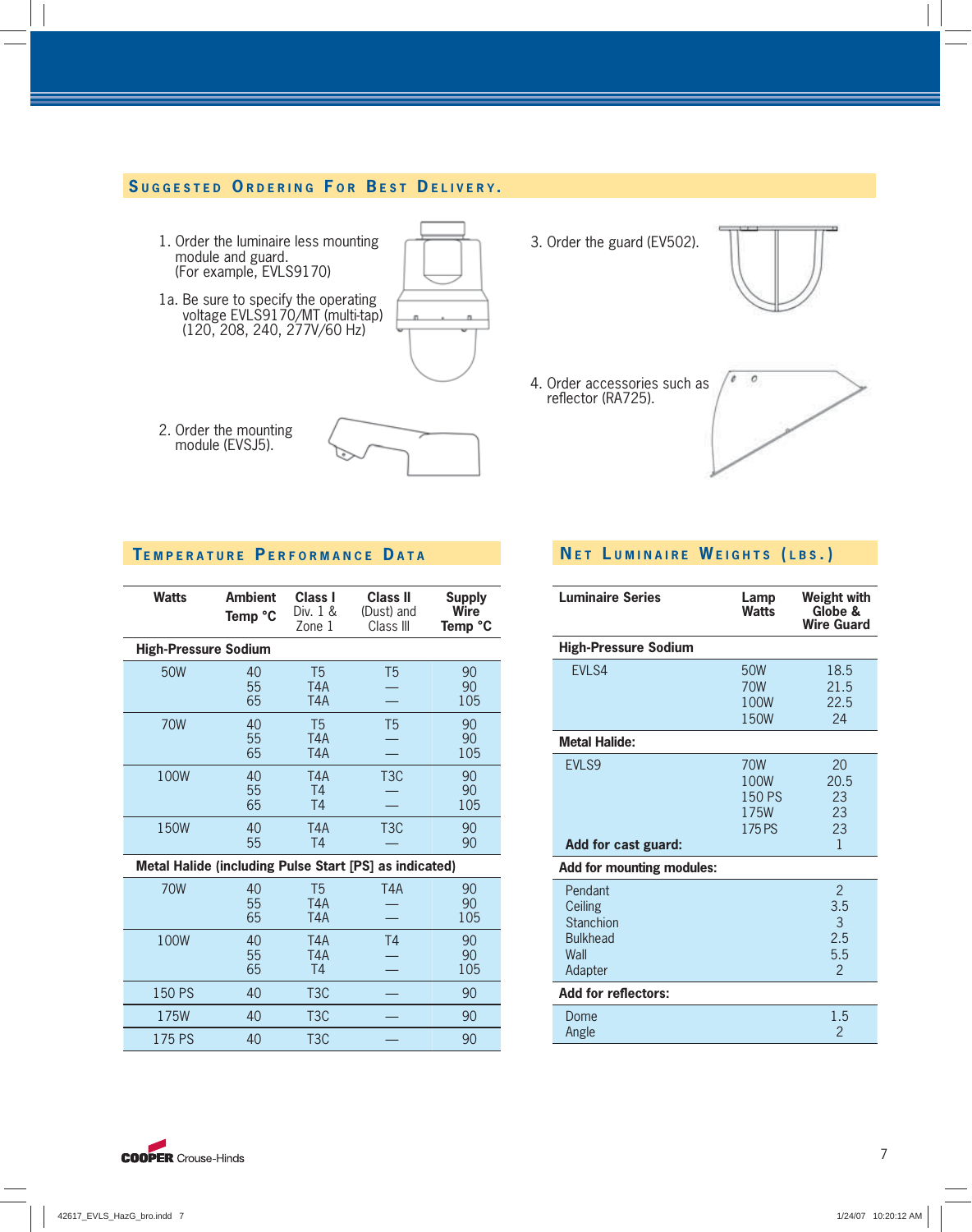## Ordering Information — High-Pressure Sodium





|                |                 | <b>PENDANT</b>    |                    |                    | <b>BULKHEAD</b>     |                     |                     |  |  |  |
|----------------|-----------------|-------------------|--------------------|--------------------|---------------------|---------------------|---------------------|--|--|--|
| <b>Wattage</b> | <b>Hub Size</b> | <b>No Guard</b>   | <b>Wire Guard</b>  | <b>Cast Guard</b>  | <b>No Guard</b>     | <b>Wire Guard</b>   | <b>Cast Guard</b>   |  |  |  |
| 50W            | 3/4"            | <b>EVLSA42050</b> | <b>EVLSA42051</b>  | <b>EVLSA42052</b>  | <b>EVLSBH42050</b>  | <b>EVLSBH42051</b>  | <b>EVLSBH42052</b>  |  |  |  |
|                | 1"              | EVLSA43050        | <b>EVLSA43051</b>  | <b>EVLSA43052</b>  |                     |                     |                     |  |  |  |
|                | $1 - 1/2"$      |                   |                    |                    |                     |                     |                     |  |  |  |
|                | $25 \text{ mm}$ | EVLSA425050       | <b>EVLSA425051</b> | <b>EVLSA425052</b> | <b>EVLSBH425050</b> | <b>EVLSBH425051</b> | <b>EVLSBH425052</b> |  |  |  |
|                | <b>32 mm</b>    | EVLSA432050       | <b>EVLSA432051</b> | <b>EVLSA432052</b> |                     |                     |                     |  |  |  |
| 70W            | 3/4"            | <b>EVLSA42070</b> | <b>EVLSA42071</b>  | <b>EVLSA42072</b>  | EVLSBH42070         | <b>EVLSBH42071</b>  | <b>EVLSBH42072</b>  |  |  |  |
|                | 1"              | <b>EVLSA43070</b> | <b>EVLSA43071</b>  | <b>EVLSA43072</b>  |                     |                     |                     |  |  |  |
|                | $1 - 1/2"$      |                   |                    |                    |                     |                     |                     |  |  |  |
|                | $25$ mm         | EVLSA425070       | <b>EVLSA425071</b> | <b>EVLSA425072</b> | <b>EVLSBH425070</b> | <b>EVLSBH425071</b> | <b>EVLSBH425072</b> |  |  |  |
|                | 32 mm           | EVLSA432070       | <b>EVLSA432071</b> | <b>EVLSA432072</b> |                     |                     |                     |  |  |  |
| 100W           | 3/4"            | <b>EVLSA42100</b> | <b>EVLSA42101</b>  | <b>EVLSA42102</b>  | EVLSBH42100         | <b>EVLSBH42101</b>  | <b>EVLSBH42102</b>  |  |  |  |
|                | 1"              | EVLSA43100        | <b>EVLSA43101</b>  | <b>EVLSA43102</b>  |                     |                     |                     |  |  |  |
|                | $1 - 1/2"$      |                   |                    |                    |                     |                     |                     |  |  |  |
|                | $25 \text{ mm}$ | EVLSA425100       | <b>EVLSA425101</b> | <b>EVLSA425102</b> | EVLSBH425100        | <b>EVLSBH425101</b> | <b>EVLSBH425102</b> |  |  |  |
|                | 32 mm           | EVLSA432100       | EVLSA432101        | <b>EVLSA432102</b> |                     |                     |                     |  |  |  |
| 150W           | 3/4"            | EVLSA42150        | <b>EVLSA42151</b>  | <b>EVLSA42152</b>  | EVLSBH42150         | EVLSBH42151         | <b>EVLSBH42152</b>  |  |  |  |
|                | 1"              | <b>EVLSA43150</b> | <b>EVLSA43151</b>  | <b>EVLSA43152</b>  |                     |                     |                     |  |  |  |
|                | $1 - 1/2"$      |                   |                    |                    |                     |                     |                     |  |  |  |
|                | $25$ mm         | EVLSA425150       | <b>EVLSA425151</b> | <b>EVLSA425152</b> | <b>EVLSBH425150</b> | <b>EVLSBH425151</b> | <b>EVLSBH425152</b> |  |  |  |
|                | 32 mm           | EVLSA432150       | <b>EVLSA432151</b> | <b>EVLSA432152</b> |                     |                     |                     |  |  |  |

| Complete<br>catalog   |               | <b>STANDARD VOLTAGE BALLASTS</b> |      |         |      |                 |          |                 |                 |               |         |         |                                                                |  |
|-----------------------|---------------|----------------------------------|------|---------|------|-----------------|----------|-----------------|-----------------|---------------|---------|---------|----------------------------------------------------------------|--|
| number as<br>follows: | <b>NEC/UL</b> | <b>CEC/CSA (cUL)</b>             |      |         |      |                 |          |                 |                 | <b>Export</b> |         |         |                                                                |  |
| <b>Voltage</b>        | Multi-tap     | <b>120V</b>                      | 480V | Tri-Tan | 120V | <b>208V CWI</b> | 240V CWI | <b>480V CWI</b> | <b>600V CWI</b> |               |         |         | 220V 60 Hz   220V 50 Hz   <mark>230V 50 Hz  </mark> 240V 50 Hz |  |
| <b>Suffix</b>         | /MT           | /120                             | /480 | ıЛT     | /120 | /208CWI         | /240CWI  | /480CWI         | /600CWI         | /220          | /220 50 | /230 50 | /240 50                                                        |  |

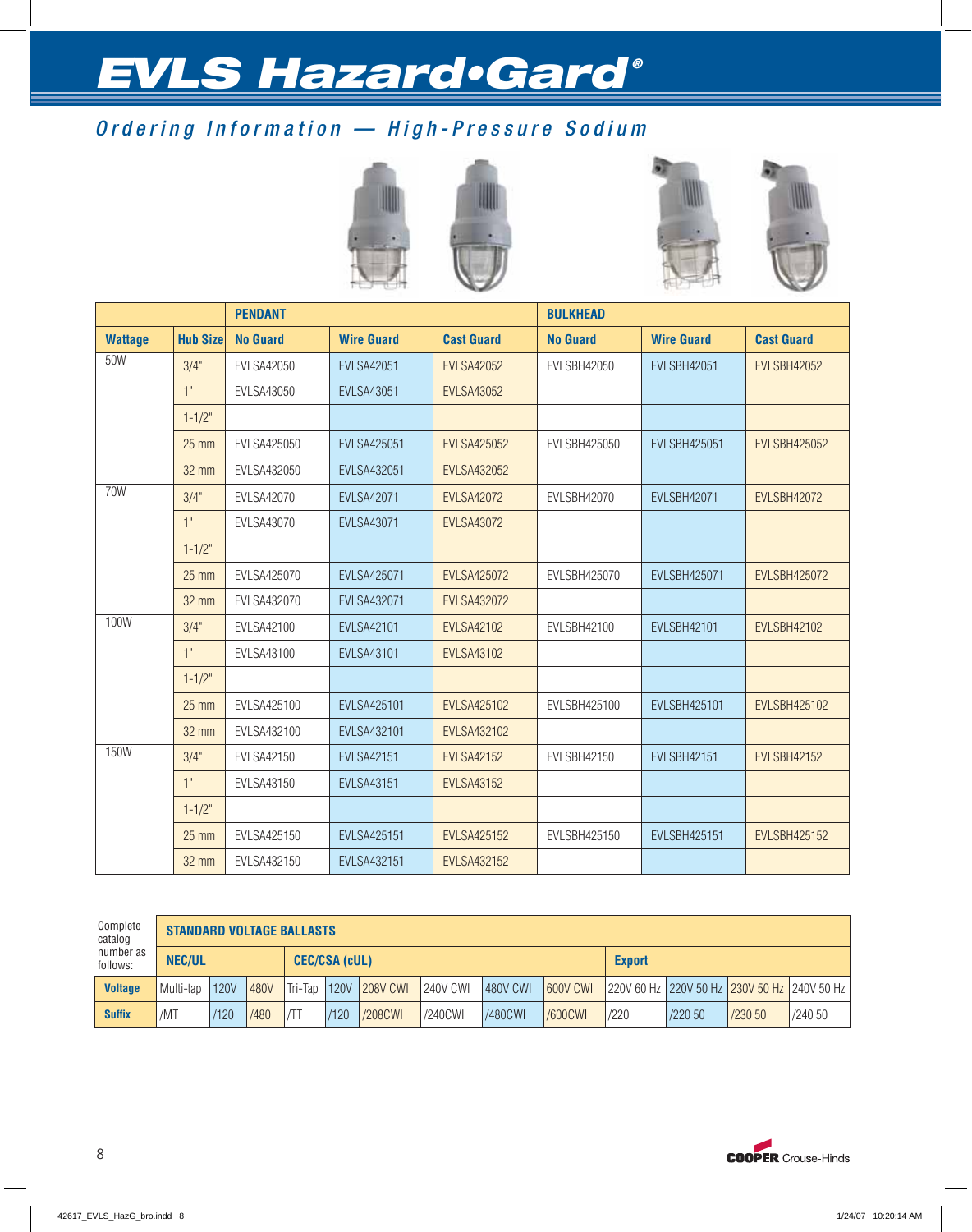## Ordering Information — High-Pressure Sodium (Cont'd)





|                |                 | <b>WALL</b>        |                     |                     | <b>CEILING</b>      |                     |                     |  |  |  |
|----------------|-----------------|--------------------|---------------------|---------------------|---------------------|---------------------|---------------------|--|--|--|
| <b>Wattage</b> | <b>Hub Size</b> | <b>No Guard</b>    | <b>Wire Guard</b>   | <b>Cast Guard</b>   | <b>No Guard</b>     | <b>Wire Guard</b>   | <b>Cast Guard</b>   |  |  |  |
| 50W            | 3/4"            | EVLSBX42050        | <b>EVLSBX42051</b>  | <b>EVLSBX42052</b>  | <b>EVLSCX42050</b>  | <b>EVLSCX42051</b>  | <b>EVLSCX42052</b>  |  |  |  |
|                | 1"              | <b>EVLSBX43050</b> | <b>EVLSBX43051</b>  | <b>EVLSBX43052</b>  | <b>EVLSCX43050</b>  | <b>EVLSCX43051</b>  | <b>EVLSCX43052</b>  |  |  |  |
|                | $1 - 1/2"$      |                    |                     |                     |                     |                     |                     |  |  |  |
|                | $25 \text{ mm}$ | EVLSBX425050       | <b>EVLSBX425051</b> | <b>EVLSBX425052</b> | <b>EVLSCX425050</b> | <b>EVLSCX425051</b> | <b>EVLSCX425052</b> |  |  |  |
|                | 32 mm           | EVLSBX432050       | <b>EVLSBX432051</b> | <b>EVLSBX432052</b> | EVLSCX432050        | <b>EVLSCX432051</b> | <b>EVLSCX432052</b> |  |  |  |
| 70W            | 3/4"            | EVLSBX42070        | <b>EVLSBX42071</b>  | <b>EVLSBX42072</b>  | <b>EVLSCX42070</b>  | <b>EVLSCX42071</b>  | <b>EVLSCX42072</b>  |  |  |  |
|                | 1"              | EVLSBX43070        | <b>EVLSBX43071</b>  | <b>EVLSBX43072</b>  | <b>EVLSCX43070</b>  | <b>EVLSCX43071</b>  | <b>EVLSCX43072</b>  |  |  |  |
|                | $1 - 1/2"$      |                    |                     |                     |                     |                     |                     |  |  |  |
|                | $25 \text{ mm}$ | EVLSBX425070       | <b>EVLSBX425071</b> | <b>EVLSBX425072</b> | <b>EVLSCX425070</b> | <b>EVLSCX425071</b> | <b>EVLSCX425072</b> |  |  |  |
|                | 32 mm           | EVLSBX432070       | EVLSBX432071        | <b>EVLSBX432072</b> | EVLSCX432070        | <b>EVLSCX432071</b> | <b>EVLSCX432072</b> |  |  |  |
| 100W           | 3/4"            | <b>EVLSBX42100</b> | <b>EVLSBX42101</b>  | <b>EVLSBX42102</b>  | <b>EVLSCX42100</b>  | <b>EVLSCX42101</b>  | <b>EVLSCX42102</b>  |  |  |  |
|                | 1"              | EVLSBX43100        | <b>EVLSBX43101</b>  | <b>EVLSBX43102</b>  | <b>EVLSCX43100</b>  | <b>EVLSCX43101</b>  | <b>EVLSCX43102</b>  |  |  |  |
|                | $1 - 1/2"$      |                    |                     |                     |                     |                     |                     |  |  |  |
|                | $25 \text{ mm}$ | EVLSBX425100       | <b>EVLSBX425101</b> | <b>EVLSBX425102</b> | <b>EVLSCX425100</b> | <b>EVLSCX425101</b> | <b>EVLSCX425102</b> |  |  |  |
|                | 32 mm           | EVLSBX432100       | EVLSBX432101        | <b>EVLSBX432102</b> | EVLSCX432100        | <b>EVLSCX432101</b> | <b>EVLSCX432102</b> |  |  |  |
| 150W           | 3/4"            | <b>EVLSBX42150</b> | <b>EVLSBX42151</b>  | <b>EVLSBX42152</b>  | <b>EVLSCX42150</b>  | <b>EVLSCX42151</b>  | <b>EVLSCX42152</b>  |  |  |  |
|                | 1"              | EVLSBX43150        | <b>EVLSBX43151</b>  | <b>EVLSBX43152</b>  | <b>EVLSCX43150</b>  | <b>EVLSCX43151</b>  | <b>EVLSCX43152</b>  |  |  |  |
|                | $1 - 1/2"$      |                    |                     |                     |                     |                     |                     |  |  |  |
|                | $25 \text{ mm}$ | EVLSBX425150       | <b>EVLSBX425151</b> | <b>EVLSBX425152</b> | <b>EVLSCX425150</b> | <b>EVLSCX425151</b> | <b>EVLSCX425152</b> |  |  |  |
|                | 32 mm           | EVLSBX432150       | <b>EVLSBX432151</b> | <b>EVLSBX432152</b> | EVLSCX432150        | <b>EVLSCX432151</b> | <b>EVLSCX432152</b> |  |  |  |

| Complete<br>catalog   |                                       | <b>STANDARD VOLTAGE BALLASTS</b> |      |             |             |                 |          |                 |                 |               |         |         |                                                                |
|-----------------------|---------------------------------------|----------------------------------|------|-------------|-------------|-----------------|----------|-----------------|-----------------|---------------|---------|---------|----------------------------------------------------------------|
| number as<br>follows: | <b>CEC/CSA (cUL)</b><br><b>NEC/UL</b> |                                  |      |             |             |                 |          |                 |                 | <b>Export</b> |         |         |                                                                |
| <b>Voltage</b>        | Multi-tap                             | <b>120V</b>                      | 480V | Tri-Tap     | <b>120V</b> | <b>208V CWI</b> | 240V CWI | <b>480V CWI</b> | <b>600V CWI</b> |               |         |         | 220V 60 Hz   220V 50 Hz   <mark>230V 50 Hz</mark>   240V 50 Hz |
| <b>Suffix</b>         | /MT                                   | /120                             | /480 | $\sqrt{11}$ | /120        | /208CWI         | /240CWI  | <b>/480CWI</b>  | /600CWI         | /220          | /220 50 | /230 50 | /240 50                                                        |

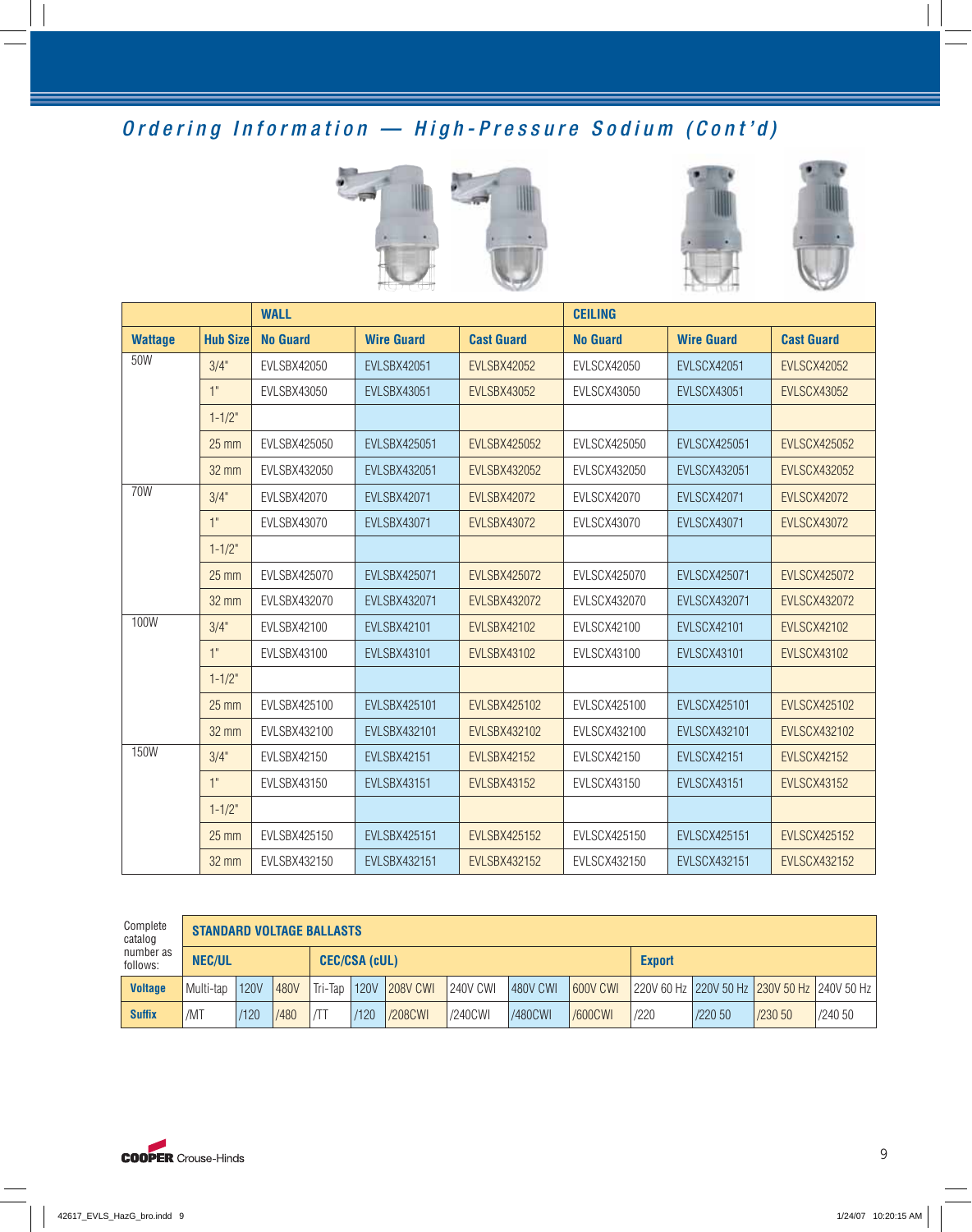## Ordering Information — High-Pressure Sodium (Cont'd)





|                |                  | <b>STANCHION</b>  |                   |                   | <b>ADAPTER</b>  |                   |                   |                              |  |  |  |
|----------------|------------------|-------------------|-------------------|-------------------|-----------------|-------------------|-------------------|------------------------------|--|--|--|
| <b>Wattage</b> | <b>Hub Sizel</b> | <b>No Guard</b>   | <b>Wire Guard</b> | <b>Cast Guard</b> | <b>No Guard</b> | <b>Wire Guard</b> | <b>Cast Guard</b> | mounting module<br>and quard |  |  |  |
| 50W            | Adapter          |                   |                   |                   | EVLSM4050       | <b>EVLSM4051</b>  | <b>EVLSM4052</b>  | <b>EVLS4050</b>              |  |  |  |
|                | $1 - 1/2"$       | <b>EVLSJ45050</b> | <b>EVLSJ45051</b> | <b>EVLSJ45052</b> |                 |                   |                   |                              |  |  |  |
| 70W            | Adapter          |                   |                   |                   | EVLSM4070       | <b>EVLSM4071</b>  | <b>EVLSM4072</b>  | <b>EVLS4070</b>              |  |  |  |
|                | $1 - 1/2"$       | <b>EVLSJ45070</b> | <b>EVLSJ45071</b> | <b>EVLSJ45072</b> |                 |                   |                   |                              |  |  |  |
| 100W           | Adapter          |                   |                   |                   | EVLSM4100       | <b>EVLSM4101</b>  | <b>EVLSM4102</b>  | <b>EVLS4100</b>              |  |  |  |
|                | $1 - 1/2"$       | EVLSJ45100        | <b>EVLSJ45101</b> | <b>EVLSJ45102</b> |                 |                   |                   |                              |  |  |  |
| 150W           | Adapter          |                   |                   |                   | EVLSM4150       | <b>EVLSM4151</b>  | <b>EVLSM4152</b>  | <b>EVLS4100</b>              |  |  |  |
|                | $1 - 1/2"$       | EVLSJ45150        | <b>EVLSJ45151</b> | <b>EVLSJ45152</b> |                 |                   |                   |                              |  |  |  |

| Complete<br>catalog   | <b>STANDARD VOLTAGE BALLASTS</b>      |             |      |         |             |                 |          |          |                 |      |         |         |                                                   |
|-----------------------|---------------------------------------|-------------|------|---------|-------------|-----------------|----------|----------|-----------------|------|---------|---------|---------------------------------------------------|
| number as<br>follows: | <b>NEC/UL</b><br><b>CEC/CSA (cUL)</b> |             |      |         |             |                 |          |          | <b>Export</b>   |      |         |         |                                                   |
| <b>Voltage</b>        | Multi-tap                             | <b>120V</b> | 480V | Tri-Tap | <b>120V</b> | <b>208V CWI</b> | 240V CWI | 480V CWI | <b>600V CWI</b> |      |         |         | 1220V 60 Hz 1220V 50 Hz 1230V 50 Hz 1240V 50 Hz 1 |
| <b>Suffix</b>         | /MT                                   | /120        | /480 |         | /120        | /208CWI         | /240CWI  | /480CWI  | <b>/600CWI</b>  | /220 | /220 50 | /230 50 | /240 50                                           |



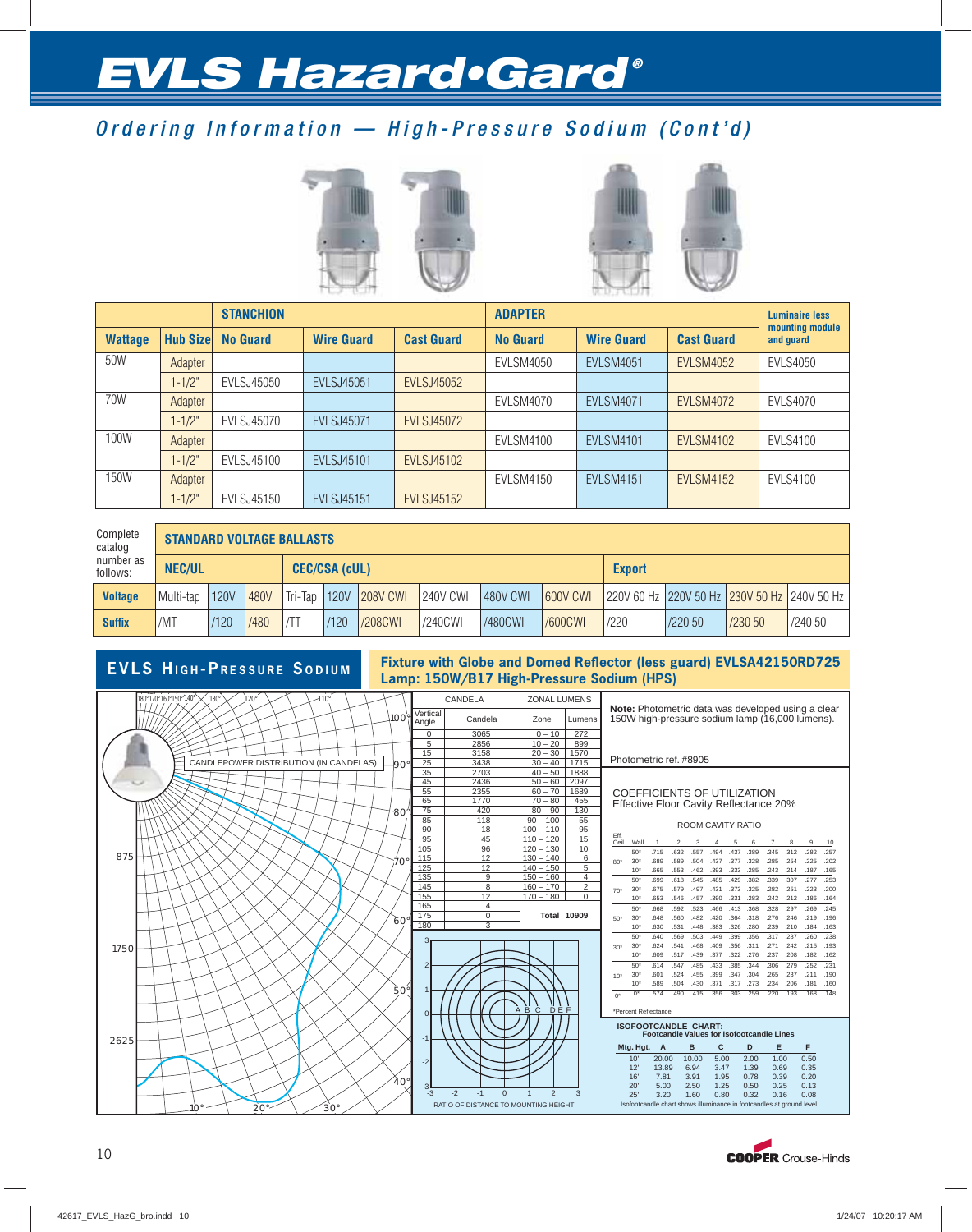

## $140\sqrt[3]{150}\sqrt[3]{160}\sqrt[3]{170}\sqrt[3]{180}\sqrt[3]{170^{\circ}}$  140 $\sqrt[3]{160}\sqrt[3]{150^{\circ}}$



#### **EVLS HIGH-PRESSURE SODIUM** Fixture with Globe and Angled Reflector (less guard) EVLSA42150RA725 **Lamp: 150W/B17 High-Pressure Sodium (HPS)**

| <b>ZONAL LUMENS</b><br>CANDELA<br>Note: Photometric data was developed using a clear                          |       |                |                |                                      |                |                                                  |           |                                        |                |                   |      |      |      |      |      |                                                 |      |
|---------------------------------------------------------------------------------------------------------------|-------|----------------|----------------|--------------------------------------|----------------|--------------------------------------------------|-----------|----------------------------------------|----------------|-------------------|------|------|------|------|------|-------------------------------------------------|------|
| Vertical<br>Angle                                                                                             | Front | Side           | <b>Back</b>    | Zone                                 | Lumens         |                                                  |           |                                        |                |                   |      |      |      |      |      | 150W high-pressure sodium lamp (16,000 lumens). |      |
| $\Omega$                                                                                                      | 2831  | 2831           | 2831           | $0 - 10$                             | 250            |                                                  |           |                                        |                |                   |      |      |      |      |      |                                                 |      |
| 5                                                                                                             | 2922  | 2571           | 2545           | $10 - 20$                            | 780            |                                                  |           |                                        |                |                   |      |      |      |      |      |                                                 |      |
| 15                                                                                                            | 3505  | 2651           | 2196           | $20 - 30$                            | 1324           |                                                  |           |                                        |                |                   |      |      |      |      |      |                                                 |      |
| 25                                                                                                            | 3595  | 2953           | 1972           | $30 - 40$                            | 1523           |                                                  |           | Photometric ref. #8906                 |                |                   |      |      |      |      |      |                                                 |      |
| 35                                                                                                            | 3274  | 2410           | 1585           | $40 - 50$                            | 1621           |                                                  |           |                                        |                |                   |      |      |      |      |      |                                                 |      |
| 45                                                                                                            | 3396  | 2230           | 475            | $50 - 60$                            | 1577           |                                                  |           |                                        |                |                   |      |      |      |      |      |                                                 |      |
| 55                                                                                                            | 3445  | 2169           | 115            | $60 - 70$                            | 1366           |                                                  |           | COEFFICIENTS OF UTILIZATION            |                |                   |      |      |      |      |      |                                                 |      |
| 65                                                                                                            | 3152  | 894            | 10             | $70 - 80$                            | 1112           |                                                  |           | Effective Floor Cavity Reflectance 20% |                |                   |      |      |      |      |      |                                                 |      |
| 75                                                                                                            | 2901  | 312            | 7              | $80 - 90$                            | 687            |                                                  |           |                                        |                |                   |      |      |      |      |      |                                                 |      |
| 85                                                                                                            | 2447  | 79             | $\overline{7}$ | $90 - 100$                           | 260            |                                                  |           |                                        |                | ROOM CAVITY RATIO |      |      |      |      |      |                                                 |      |
| 90                                                                                                            | 1850  | $\overline{7}$ | 14             | $100 - 110$                          | 110            |                                                  |           |                                        |                |                   |      |      |      |      |      |                                                 |      |
| 95                                                                                                            | 1009  | $\overline{7}$ | 70             | $110 - 120$                          | 21             | Eff.<br>Ceil.                                    | Wall      | $\mathbf{1}$                           | $\overline{2}$ | 3                 | 4    | 5    | 6    | 7    | 8    | 9                                               | 10   |
| 105                                                                                                           | 290   | 9              | 223            | $120 - 130$                          | 6              |                                                  | $50*$     | .669                                   | .580           | .507              | 451  | .400 | .357 | .319 | .289 | .261                                            | .238 |
| 115                                                                                                           | 80    | 7              | 14             | $130 - 140$                          | 5              | 80"                                              | $30*$     | .636                                   | .530           | .449              | .390 | .338 | .296 | .258 | .230 | .205                                            | .183 |
| 125                                                                                                           | 0     | 5              | $\overline{7}$ | $140 - 150$                          | 4              |                                                  | $10*$     | .606                                   | .489           | .403              | .343 | .292 | .251 | .216 | .190 | .166                                            | .147 |
| 135                                                                                                           | 0     | 7              | 7              | $150 - 160$                          | $\overline{2}$ |                                                  | $50*$     | .651                                   | .565           | .494              | 440  | .391 | .349 | .312 | .283 | .256                                            | .234 |
| 145                                                                                                           | 3     | 9              | 7              | $160 - 170$                          | 1              | $70*$                                            | $30*$     | .621                                   | .519           | .441              | .383 | .333 | .291 | .255 | .227 | .202                                            | .181 |
| 155                                                                                                           | 0     | 3              | 3              | $170 - 180$                          | U              |                                                  | $10*$     | .594                                   | .481           | .397              | .339 | .290 | .249 | .214 | .188 | .165                                            | .146 |
| 165                                                                                                           | 3     | 3              | 3              |                                      |                |                                                  | $50*$     | .618                                   | .537           | .470              | .420 | .374 | .335 | .299 | .272 | 246                                             | .225 |
| 175                                                                                                           | 0     | 2              | 0              | <b>Total 10651</b>                   |                | 50*                                              | $30*$     | 593                                    | 498            | 425               | 371  | 323  | .283 | 248  | .222 | .197                                            | .177 |
| 180                                                                                                           | 1     | 1              | 1              |                                      |                |                                                  | $10*$     | .570                                   | .466           | .387              | .332 | .284 | .245 | .211 | .186 | .163                                            | .144 |
|                                                                                                               |       |                |                |                                      |                |                                                  | 50*       | 587                                    | .510           | 448               | 401  | 358  | 321  | 287  | 261  | 237                                             | .217 |
| 3                                                                                                             |       |                |                |                                      |                | $30*$                                            | $30*$     | .567                                   | .479           | .409              | .359 | .313 | .275 | .242 | .216 | .193                                            | .173 |
|                                                                                                               |       |                |                |                                      |                |                                                  | $10*$     | .548                                   | .451           | .377              | .325 | .278 | .241 | .207 | .183 | .160                                            | .142 |
| $\overline{c}$                                                                                                |       |                |                |                                      |                |                                                  | $50*$     | .559                                   | .486           | .427              | .383 | .343 | .308 | .276 | .252 | .229                                            | .209 |
|                                                                                                               |       |                |                |                                      |                | $10*$                                            | $30*$     | .542                                   | .460           | .395              | 347  | .304 | .268 | .235 | .211 | .188                                            | .169 |
|                                                                                                               |       |                |                |                                      |                |                                                  | $10*$     | 527                                    | .437           | .367              | .317 | .273 | 236  | 204  | .180 | .158                                            | .140 |
| 1                                                                                                             |       |                |                |                                      |                | $0^*$                                            | $0^*$     | .511                                   | 421            | .351              | 302  | 258  | 222  | .190 | .167 | .145                                            | .128 |
| $\overline{0}$                                                                                                |       |                | A              | $\ddot{\mathbf{B}}$<br>Ċ<br>D<br>E F |                |                                                  |           | *Percent Reflectance                   |                |                   |      |      |      |      |      |                                                 |      |
|                                                                                                               |       |                |                |                                      |                | <b>ISOFOOTCANDLE CHART:</b>                      |           |                                        |                |                   |      |      |      |      |      |                                                 |      |
| $-1$                                                                                                          |       |                |                |                                      |                | <b>Footcandle Values for Isofootcandle Lines</b> |           |                                        |                |                   |      |      |      |      |      |                                                 |      |
|                                                                                                               |       |                |                |                                      |                |                                                  | Mtg. Hgt. | A                                      |                | B                 | C    |      | D    | Е    |      | F                                               |      |
| $-2$                                                                                                          |       |                |                |                                      |                |                                                  | 10'       | 20.00                                  |                | 10.00             | 5.00 |      | 2.00 | 1.00 |      | 0.50                                            |      |
|                                                                                                               |       |                |                |                                      |                |                                                  | 12'       | 13.89                                  |                | 6.94              | 3.47 |      | 1.39 | 0.69 |      | 0.35                                            |      |
|                                                                                                               |       |                |                |                                      |                |                                                  | 16'       | 7.81                                   |                | 3.91              | 1.95 |      | 0.78 | 0.39 |      | 0.20                                            |      |
| $-3$<br>$-3$                                                                                                  | $-2$  | $-1$           | $\Omega$       | $\overline{2}$<br>1                  | 3              |                                                  | 20'       | 5.00                                   |                | 2.50              | 1.25 |      | 0.50 | 0.25 |      | 0.13                                            |      |
|                                                                                                               |       |                |                |                                      |                |                                                  | 25'       | 3.20                                   |                | 1.60              | 0.80 |      | 0.32 | 0.16 |      | 0.08                                            |      |
| RATIO OF DISTANCE TO MOUNTING HEIGHT<br>Isofootcandle chart shows illuminance in footcandles at ground level. |       |                |                |                                      |                |                                                  |           |                                        |                |                   |      |      |      |      |      |                                                 |      |

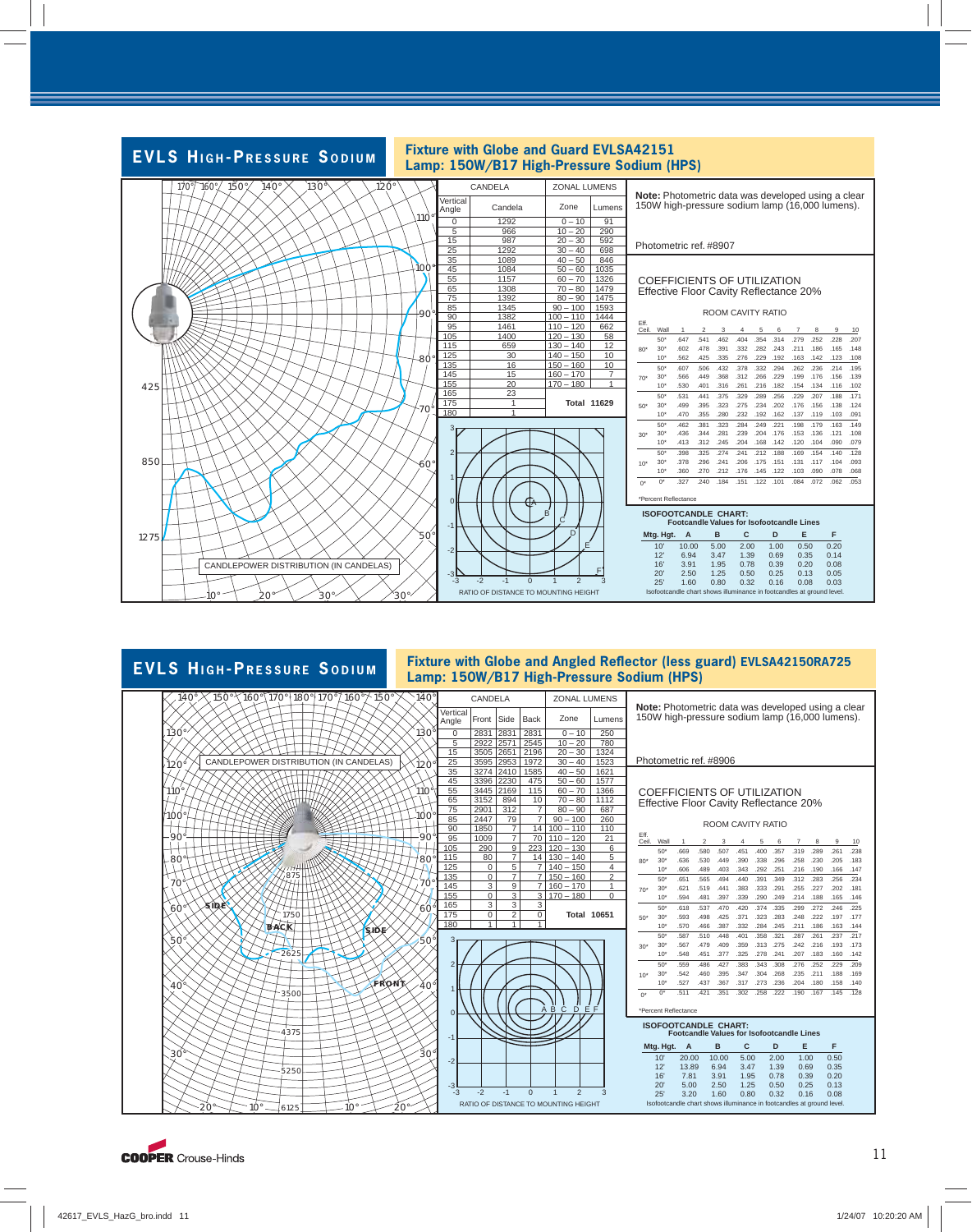## Ordering Information — Pulse Start Metal Halide







|                |                 | <b>PENDANT</b>           |                   |                   | <b>BULKHEAD</b>  |                                                       |                   |
|----------------|-----------------|--------------------------|-------------------|-------------------|------------------|-------------------------------------------------------|-------------------|
| <b>Wattage</b> |                 | <b>Hub Size No Guard</b> | <b>Wire Guard</b> | <b>Cast Guard</b> | <b>No Guard</b>  | <b>Wire Guard</b>                                     | <b>Cast Guard</b> |
| 150W           | 3/4"            | EVLSA92150-S828          | EVLSA92151-S828   | EVLSA92152-S828   | EVLSBH92150-S828 | EVLSBH92151-S828                                      | EVLSBH92152-S828  |
|                |                 | EVLSA93150-S828          | EVLSA93151-S828   | EVLSA93152-S828   |                  |                                                       |                   |
|                | $1 - 1/2"$      |                          |                   |                   |                  |                                                       |                   |
|                | $25 \text{ mm}$ | EVLSA925150-S828         | EVLSA925151-S828  | EVLSA925152-S828  |                  | EVLSBH925150-S828 EVLSBH925151-S828 EVLSBH925152-S828 |                   |
|                | $32 \text{ mm}$ | EVLSA932150-S828         | EVLSA932151-S828  | EVLSA932152-S828  |                  |                                                       |                   |
| 175W           | 3/4"            | EVLSA92170-S828          | EVLSA92171-S828   | EVLSA92172-S828   | EVLSBH92170-S828 | EVLSBH92171-S828                                      | EVLSBH92172-S828  |
|                | $\blacksquare$  | EVLSA93170-S828          | EVLSA93171-S828   | EVLSA93172-S828   |                  |                                                       |                   |
|                | $1 - 1/2"$      |                          |                   |                   |                  |                                                       |                   |
|                | $25 \text{ mm}$ | EVLSA925170-S828         | EVLSA925171-S828  | EVLSA925172-S828  |                  | EVLSBH925170-S828 EVLSBH925171-S828 EVLSBH925172-S828 |                   |
|                | $32 \text{ mm}$ | EVLSA932170-S828         | EVLSA932171-S828  | EVLSA932172-S828  |                  |                                                       |                   |







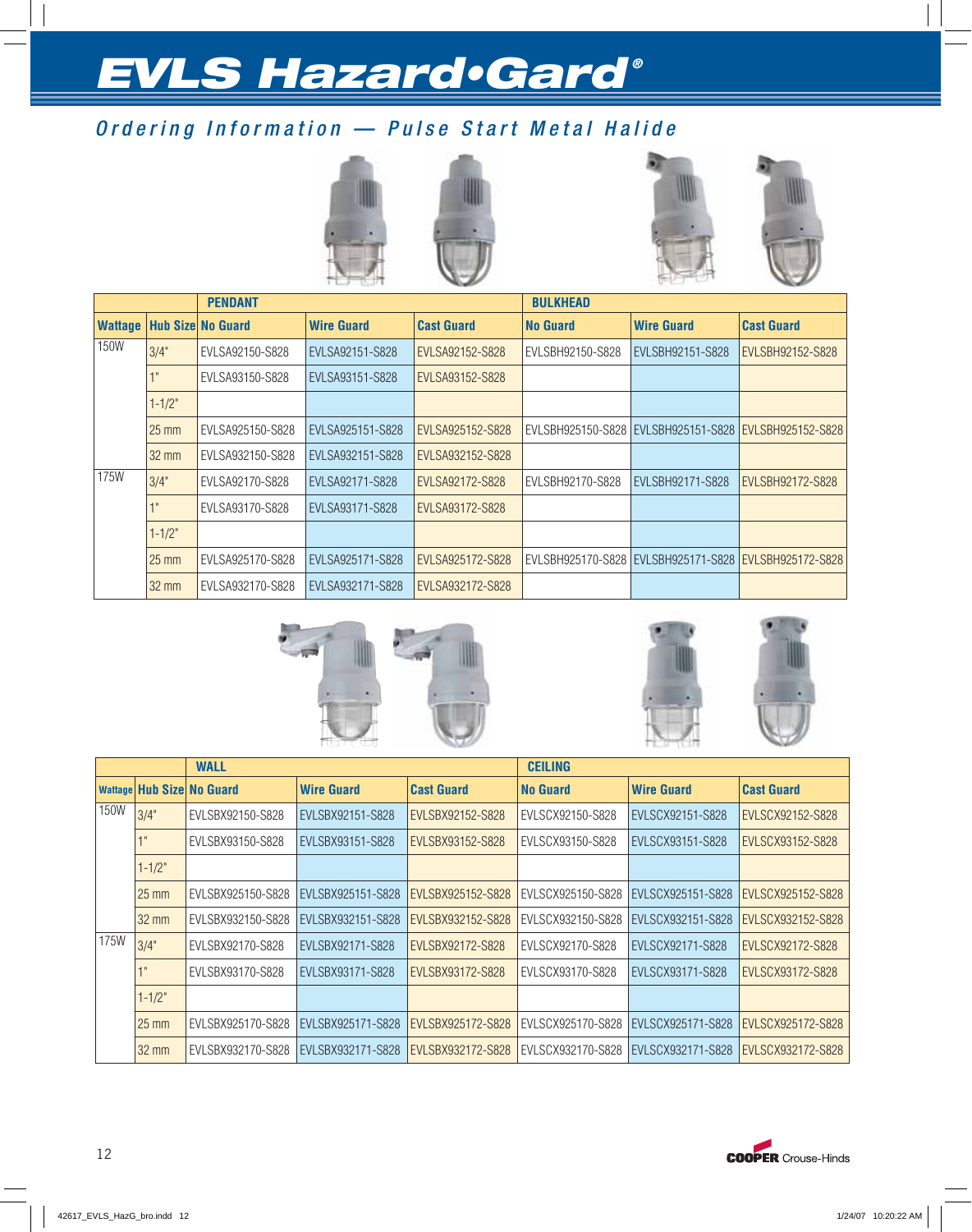## Ordering Information — Pulse Start Metal Halide (Cont'd)





|             |                 | <b>STANCHION</b>                 |                                   |                                   | <b>ADAPTER</b>  |                   | <b>Luminaire less</b><br>mounting |                     |
|-------------|-----------------|----------------------------------|-----------------------------------|-----------------------------------|-----------------|-------------------|-----------------------------------|---------------------|
|             |                 | <b>Wattage Hub Size No Guard</b> | <b>Wire Guard</b>                 | <b>Cast Guard</b>                 | <b>No Guard</b> | <b>Wire Guard</b> | <b>Cast Guard</b>                 | module<br>and guard |
| <b>150W</b> | Adapter         |                                  |                                   |                                   | EVLSM9150-S828  | EVLSM9151-S828    | EVLSM9152-S828                    | EVLS9150-S828       |
|             | 3/4"            |                                  |                                   |                                   |                 |                   |                                   |                     |
|             | 1"              |                                  |                                   |                                   |                 |                   |                                   |                     |
|             | $1 - 1/2"$      | EVLSJ95150-S828                  | EVLSJ95151-S828   EVLSJ95152-S828 |                                   |                 |                   |                                   |                     |
|             | $25 \text{ mm}$ |                                  |                                   |                                   |                 |                   |                                   |                     |
|             | $32 \text{ mm}$ |                                  |                                   |                                   |                 |                   |                                   |                     |
| 175W        | Adapter         |                                  |                                   |                                   | EVLSM9170-S828  | EVLSM9171-S828    | EVLSM9172-S828                    | EVLS9100-S828       |
|             | 3/4"            |                                  |                                   |                                   |                 |                   |                                   | EVLS9170-S828       |
|             | 1"              |                                  |                                   |                                   |                 |                   |                                   |                     |
|             | $1 - 1/2"$      | EVLSJ95170-S828                  |                                   | EVLSJ95171-S828   EVLSJ95172-S828 |                 |                   |                                   |                     |
|             | $25 \text{ mm}$ |                                  |                                   |                                   |                 |                   |                                   |                     |
|             | <b>32 mm</b>    |                                  |                                   |                                   |                 |                   |                                   |                     |

| Complete<br>catalog   | <b>STANDARD VOLTAGE BALLASTS</b> |             |      |  |  |  |  |  |
|-----------------------|----------------------------------|-------------|------|--|--|--|--|--|
| number as<br>follows: | <b>NEC/UL</b>                    |             |      |  |  |  |  |  |
| <b>Voltage</b>        | Multi-tap                        | <b>120V</b> | 480V |  |  |  |  |  |
| <b>Suffix</b>         | /MT                              | /120        | /480 |  |  |  |  |  |

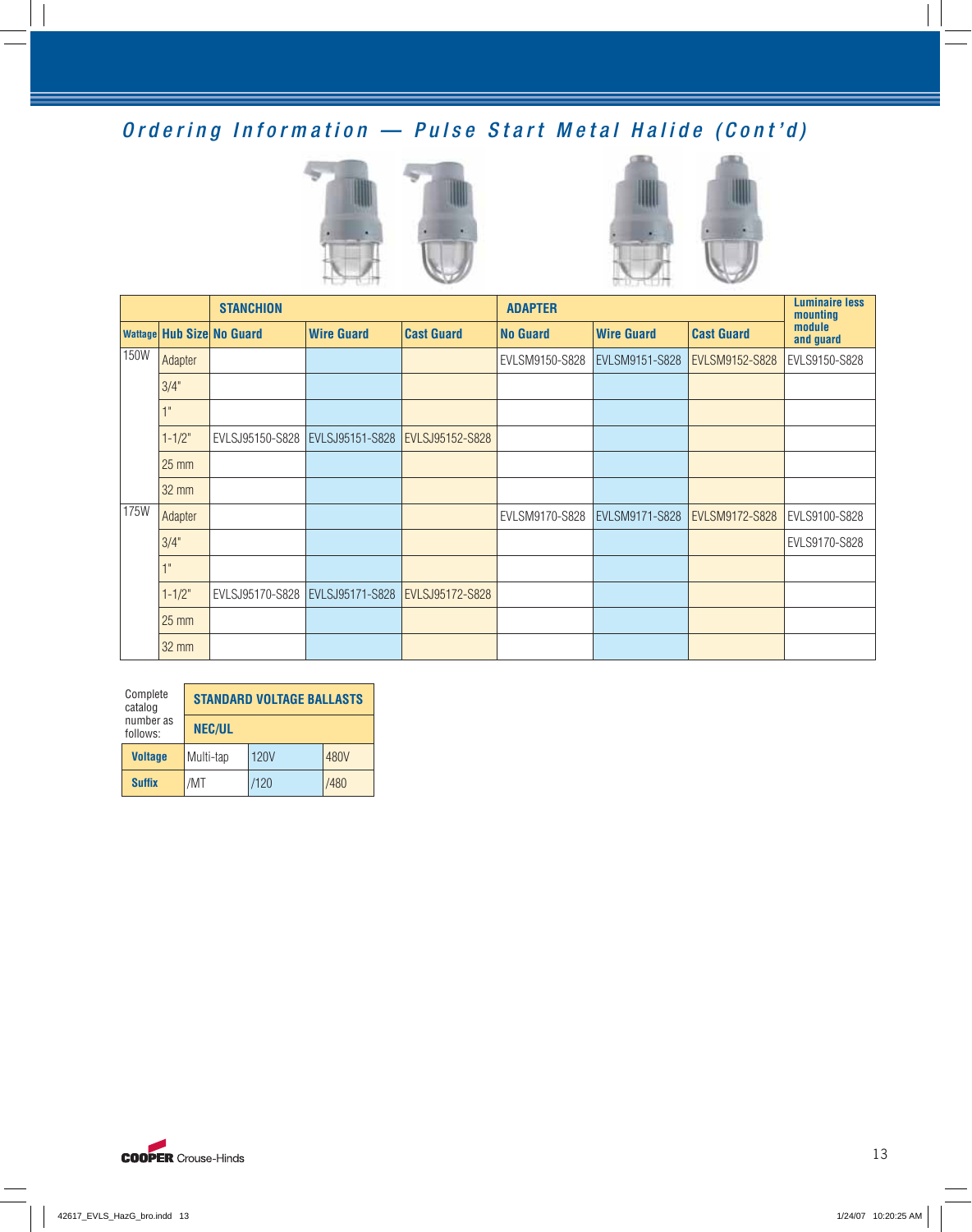## Ordering Information — Metal Halide



|                |                  | <b>PENDANT</b>    |                    |                    | <b>BULKHEAD</b>    |                     |                     |
|----------------|------------------|-------------------|--------------------|--------------------|--------------------|---------------------|---------------------|
| <b>Wattage</b> | <b>Hub Sizel</b> | <b>No Guard</b>   | <b>Wire Guard</b>  | <b>Cast Guard</b>  | <b>No Guard</b>    | <b>Wire Guard</b>   | <b>Cast Guard</b>   |
| 70W            | 3/4"             | EVLSA92070        | <b>EVLSA92071</b>  | <b>EVLSA92072</b>  | EVLSBH92070        | EVLSBH92071         | EVLSBH92072         |
|                | 1"               | EVLSA93070        | <b>EVLSA93071</b>  | <b>EVLSA93072</b>  |                    |                     |                     |
|                | $1 - 1/2"$       |                   |                    |                    |                    |                     |                     |
|                | $25 \text{ mm}$  | EVLSA925070       | <b>EVLSA925071</b> | <b>EVLSA925072</b> | EVLSBH925070       | <b>EVLSBH925071</b> | <b>EVLSBH925072</b> |
|                | $32 \text{ mm}$  | EVLSA932070       | EVLSA932071        | <b>EVLSA932072</b> |                    |                     |                     |
| 100W           | 3/4"             | EVLSA92100        | <b>EVLSA92101</b>  | <b>EVLSA92102</b>  | <b>EVLSBH92100</b> | <b>EVLSBH92101</b>  | <b>EVLSBH92102</b>  |
|                | 1"               | EVLSA93100        | <b>EVLSA93101</b>  | <b>EVLSA93102</b>  |                    |                     |                     |
|                | $1 - 1/2"$       |                   |                    |                    |                    |                     |                     |
|                | $25 \text{ mm}$  | EVLSA425100       | <b>EVLSA425101</b> | <b>EVLSA425102</b> | EVLSBH425100       | EVLSBH425101        | EVLSBH425102        |
|                | $32 \text{ mm}$  | EVLSA432100       | EVLSA432101        | <b>EVLSA432102</b> |                    |                     |                     |
| 175W           | 3/4"             | <b>EVLSA92170</b> | <b>EVLSA92171</b>  | <b>EVLSA92172</b>  | EVLSBH92170        | EVLSBH92171         | EVLSBH92172         |
|                | 1"               | EVLSA93170        | <b>EVLSA93171</b>  | <b>EVLSA93172</b>  |                    |                     |                     |
|                | $1 - 1/2$ "      |                   |                    |                    |                    |                     |                     |
|                | $25 \text{ mm}$  | EVLSA925170       | <b>EVLSA925171</b> | <b>EVLSA925172</b> | EVLSBH925170       | <b>EVLSBH925171</b> | <b>EVLSBH925172</b> |
|                | 32 mm            | EVLSA932170       | EVLSA932171        | <b>EVLSA932172</b> |                    |                     |                     |

| Complete<br>catalog<br>number as<br>follows: |               | <b>STANDARD VOLTAGE BALLASTS</b> |      |                      |             |         |         |                |                |               |                                                                      |         |  |  |
|----------------------------------------------|---------------|----------------------------------|------|----------------------|-------------|---------|---------|----------------|----------------|---------------|----------------------------------------------------------------------|---------|--|--|
|                                              | <b>NEC/UL</b> |                                  |      | <b>CEC/CSA (cUL)</b> |             |         |         |                |                | <b>Export</b> |                                                                      |         |  |  |
| <b>Voltage</b>                               | Multi-tap     | <b>120V</b>                      | 480V | Tri-Tap              | <b>120V</b> |         |         |                |                |               | 208V CWI 240V CWI 480V CWI 600V CWI 220V 60 Hz 220V 50 Hz 240V 50 Hz |         |  |  |
| <b>Suffix</b>                                | /MT           | /120                             | /480 |                      | /120        | /208CWI | /240CWI | <b>/480CWI</b> | <b>/600CWI</b> | /220          | /22050                                                               | /240 50 |  |  |

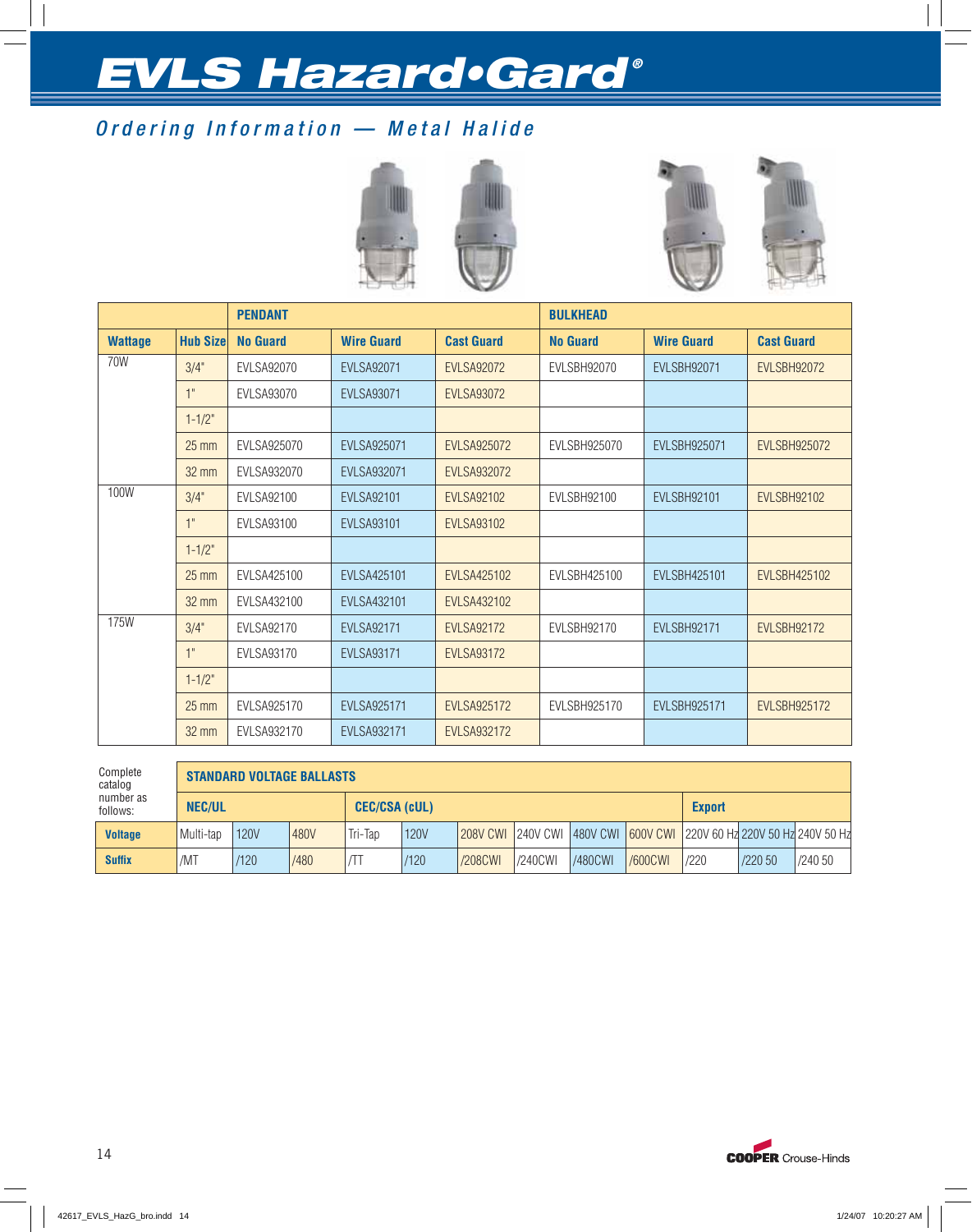## Ordering Information — Metal Halide (Cont'd)







|                |                 | <b>WALL</b>        |                     |                     | <b>CEILING</b>     |                     |                     |
|----------------|-----------------|--------------------|---------------------|---------------------|--------------------|---------------------|---------------------|
| <b>Wattage</b> | <b>Hub Size</b> | <b>No Guard</b>    | <b>Wire Guard</b>   | <b>Cast Guard</b>   | <b>No Guard</b>    | <b>Wire Guard</b>   | <b>Cast Guard</b>   |
| 70W            | 3/4"            | EVLSBX92070        | <b>EVLSBX92071</b>  | EVLSBX92072         | EVLSCX92070        | <b>EVLSCX92071</b>  | <b>EVLSCX92072</b>  |
|                | 1"              | EVLSBX93070        | <b>EVLSBX93071</b>  | <b>EVLSBX93072</b>  | EVLSCX93070        | <b>EVLSCX93071</b>  | <b>EVLSCX93072</b>  |
|                | $1 - 1/2"$      |                    |                     |                     |                    |                     |                     |
|                | $25 \text{ mm}$ | EVLSBX925070       | <b>EVLSBX925071</b> | <b>EVLSBX925072</b> | EVLSCX925070       | <b>EVLSCX925071</b> | <b>EVLSCX925072</b> |
|                | $32 \text{ mm}$ | EVLSBX932070       | <b>EVLSBX932071</b> | <b>EVLSBX932072</b> | EVLSCX932070       | <b>EVLSCX932071</b> | <b>EVLSCX932072</b> |
| 100W           | 3/4"            | <b>EVLSBX92100</b> | <b>EVLSBX92101</b>  | <b>EVLSBX92102</b>  | <b>EVLSCX92100</b> | <b>EVLSCX92101</b>  | <b>EVLSCX92102</b>  |
|                | 1"              | EVLSBX93100        | <b>EVLSBX93101</b>  | <b>EVLSBX93102</b>  | EVLSCX93100        | <b>EVLSCX93101</b>  | <b>EVLSCX93102</b>  |
|                | $1 - 1/2"$      |                    |                     |                     |                    |                     |                     |
|                | $25 \text{ mm}$ | EVLSBX425100       | <b>EVLSBX425101</b> | <b>EVLSBX425102</b> | EVLSCX925100       | <b>EVLSCX925101</b> | <b>EVLSCX925102</b> |
|                | 32 mm           | EVLSBX432100       | <b>EVLSBX432101</b> | <b>EVLSBX432102</b> | EVLSCX932100       | <b>EVLSCX932101</b> | <b>EVLSCX932102</b> |
| 175W           | 3/4"            | EVLSBX92170        | <b>EVLSBX92171</b>  | <b>EVLSBX92172</b>  | EVLSCX92170        | <b>EVLSCX92171</b>  | <b>EVLSCX92172</b>  |
|                | 1"              | EVLSBX93170        | <b>EVLSBX93171</b>  | EVLSBX93172         | EVLSCX93170        | <b>EVLSCX93171</b>  | <b>EVLSCX93172</b>  |
|                | $1 - 1/2"$      |                    |                     |                     |                    |                     |                     |
|                | $25$ mm         | EVLSBX925170       | <b>EVLSBX925171</b> | <b>EVLSBX925172</b> | EVLSCX925170       | <b>EVLSCX925171</b> | <b>EVLSCX925172</b> |
|                | 32 mm           | EVLSBX932170       | <b>EVLSBX932171</b> | <b>EVLSBX932172</b> | EVLSCX932170       | <b>EVLSCX932171</b> | <b>EVLSCX932172</b> |

| Complete<br>catalog   |               | <b>STANDARD VOLTAGE BALLASTS</b> |      |                      |      |         |         |                |                |      |                                                                              |         |  |  |
|-----------------------|---------------|----------------------------------|------|----------------------|------|---------|---------|----------------|----------------|------|------------------------------------------------------------------------------|---------|--|--|
| number as<br>follows: | <b>NEC/UL</b> |                                  |      | <b>CEC/CSA (cUL)</b> |      |         |         |                |                |      | <b>Export</b>                                                                |         |  |  |
| <b>Voltage</b>        | Multi-tap     | 120V                             | 480V | Tri-Tan              | 120V |         |         |                |                |      | 208V CWI   240V CWI   480V CWI   600V CWI   220V 60 Hz 220V 50 Hz 240V 50 Hz |         |  |  |
| <b>Suffix</b>         | /MT           | /120                             | /480 |                      | /120 | /208CWI | /240CWI | <b>/480CWI</b> | <b>/600CWI</b> | /220 | /220 50                                                                      | /240 50 |  |  |

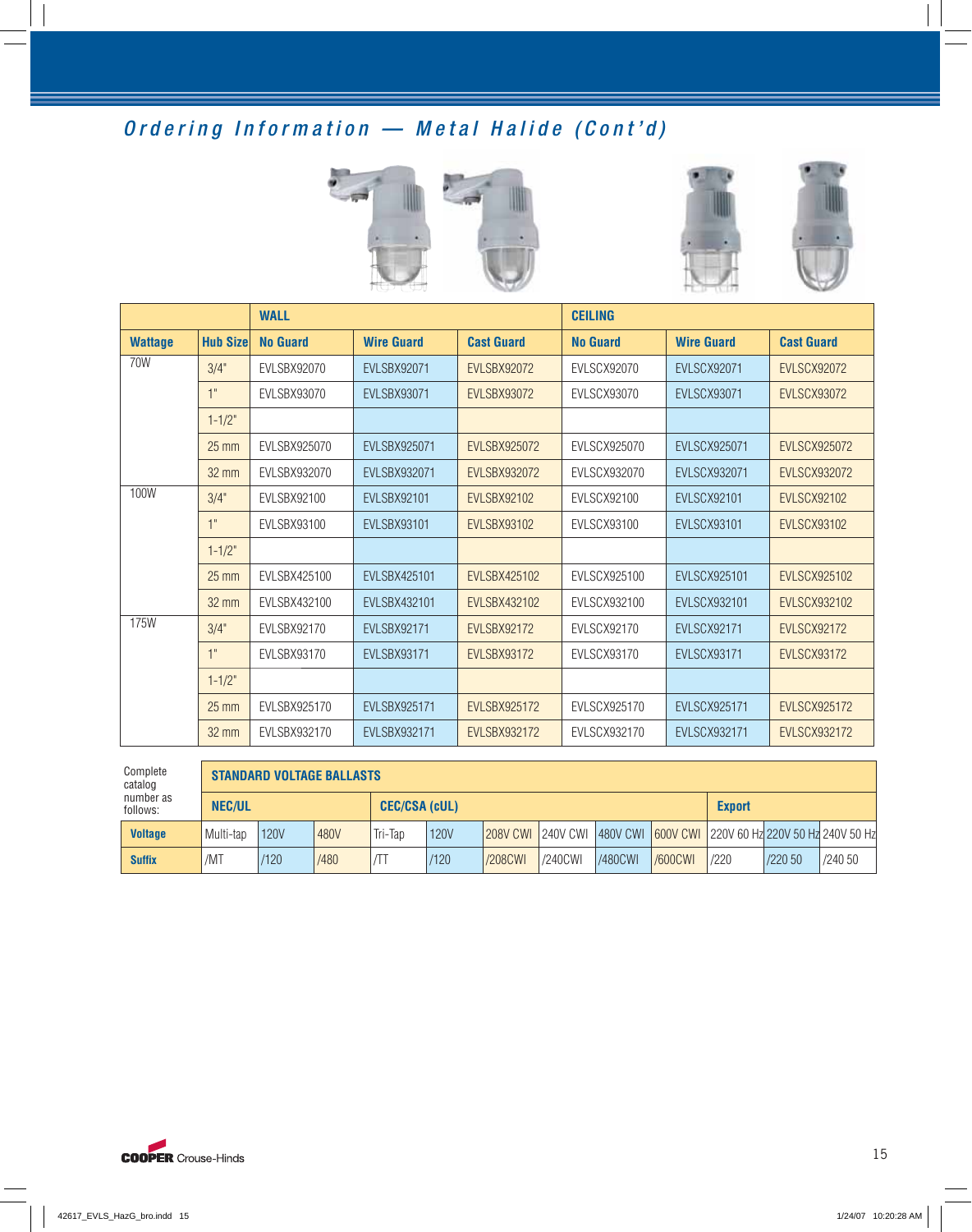## Ordering Information — Metal Halide (Cont'd)





|                |                  | <b>STANCHION</b> |                   |                   | <b>ADAPTER</b>   |                   |                   | <b>Luminaire less</b><br>mounting module |
|----------------|------------------|------------------|-------------------|-------------------|------------------|-------------------|-------------------|------------------------------------------|
| <b>Wattage</b> | <b>Hub Sizel</b> | <b>No Guard</b>  | <b>Wire Guard</b> | <b>Cast Guard</b> | <b>No Guard</b>  | <b>Wire Guard</b> | <b>Cast Guard</b> | and quard                                |
| 70W            | Adapter          |                  |                   |                   | <b>EVLSM9070</b> | <b>EVLSM9071</b>  | <b>EVLSM9072</b>  | <b>EVLS9070</b>                          |
|                | $1 - 1/2"$       | EVLSJ95070       | <b>EVLSJ95071</b> | <b>EVLSJ95072</b> |                  |                   |                   |                                          |
| 100W           | Adapter          |                  |                   |                   | EVLSM9100        | <b>EVLSM9101</b>  | <b>EVLSM9102</b>  | <b>EVLS9100</b>                          |
|                | $1 - 1/2"$       | EVLSJ95100       | <b>EVLSJ95101</b> | <b>EVLSJ95102</b> |                  |                   |                   |                                          |
| 175W           | Adapter          |                  |                   |                   | EVLSM9170        | <b>EVLSM9171</b>  | <b>EVLSM9172</b>  | <b>EVLS9100</b>                          |
|                | 3/4"             |                  |                   |                   |                  |                   |                   | <b>EVLS9170</b>                          |
|                | $1 - 1/2"$       | EVLSJ95170       | <b>EVLSJ95171</b> | <b>EVLSJ95172</b> |                  |                   |                   |                                          |

| Complete<br>catalog   |     | <b>STANDARD VOLTAGE BALLASTS</b> |      |      |                 |                      |                 |                 |               |                 |      |                                             |         |         |  |
|-----------------------|-----|----------------------------------|------|------|-----------------|----------------------|-----------------|-----------------|---------------|-----------------|------|---------------------------------------------|---------|---------|--|
| number as<br>follows: |     | <b>NEC/UL</b>                    |      |      |                 | <b>CEC/CSA (cUL)</b> |                 |                 | <b>Export</b> |                 |      |                                             |         |         |  |
| <b>Voltage</b>        |     | Multi-tap                        | 120V | 480V | $Tri$ -Tap 120V |                      | <b>208V CWI</b> | <b>240V CWI</b> | 480V CWI      | <b>600V CWI</b> |      | 220V 60 Hz 220V 50 Hz 230V 50 Hz 240V 50 Hz |         |         |  |
| <b>Suffix</b>         | /MT |                                  | /120 | /480 | $\sqrt{11}$     | /120                 | /208CWI         | /240CWI         | /480CWI       | <b>/600CWI</b>  | /220 | /22050                                      | /230 50 | /240 50 |  |

## **EVLS METAL HALIDE** Fixture with Globe and Domed Reflector (less guard) EVLSA92170RD725<br>Lamp: 150W/ED17 Metal Halide (MH)

| 180°170°160°150°140° 130°<br>$120^\circ$<br>$110^\circ$ |                 |                   | CANDELA                              | <b>ZONAL LUMENS</b>             |                | Note: Photometric data was developed using a                                                                                                                                       |
|---------------------------------------------------------|-----------------|-------------------|--------------------------------------|---------------------------------|----------------|------------------------------------------------------------------------------------------------------------------------------------------------------------------------------------|
| CANDLEPOWER DISTRIBUTION (IN CANDELAS)                  | 100°            | Vertical<br>Angle | Candela                              | Zone                            | Lumens         | coated 175W metal halide lamp (14,000 lumens).                                                                                                                                     |
|                                                         |                 | $\Omega$          | 3077                                 | $0 - 10$                        | 284            |                                                                                                                                                                                    |
|                                                         |                 | 5                 | 3008                                 | $10 - 20$                       | 821            |                                                                                                                                                                                    |
|                                                         |                 | 15                | 2893                                 | $20 - 30$                       | 1315           | Photometric ref. #8992                                                                                                                                                             |
|                                                         | -90             | 25                | 2862                                 | $30 - 40$                       | 1552           |                                                                                                                                                                                    |
|                                                         |                 | 35                | 2453                                 | $40 - 50$                       | 1639           |                                                                                                                                                                                    |
|                                                         |                 | 45                | 2131                                 | $50 - 60$                       | 1693           |                                                                                                                                                                                    |
|                                                         |                 | 55                | 1908                                 | $60 - 70$                       | 1163           | <b>COEFFICIENTS OF UTILIZATION</b>                                                                                                                                                 |
|                                                         | -80             | 65<br>75          | 1173                                 | $70 - 80$                       | 412<br>116     | Effective Floor Cavity Reflectance 20%                                                                                                                                             |
|                                                         |                 | 85                | 379<br>104                           | $80 - 90$<br>$90 - 100$         | 46             |                                                                                                                                                                                    |
|                                                         |                 | 90                | 21                                   | $100 - 110$                     | 49             | <b>ROOM CAVITY RATIO</b>                                                                                                                                                           |
|                                                         |                 | 95                | 43                                   | $110 - 120$                     | 12             | Eff.                                                                                                                                                                               |
|                                                         |                 | 105               | 48                                   | $120 - 130$                     | $\overline{4}$ | Wall<br>Ceil.<br>$\overline{7}$<br>8<br>9<br>10<br>$\overline{1}$<br>$\mathcal{P}$<br>3<br>6<br>5                                                                                  |
|                                                         | $70^{\circ}$    | 115               | 12                                   | $130 - 140$                     | $\overline{4}$ | .538<br>.480<br>.428<br>.382<br>.340<br>.308<br>.278<br>50"<br>.686<br>.608<br>.253<br>.489<br>.427<br>.372<br>.325<br>.284<br>.253<br>.224<br>$30^{\circ}$<br>.661<br>568<br>.201 |
| 775                                                     |                 | 125               | $\overline{1}$                       | $140 - 150$                     | $\mathbf{1}$   | 80'<br>.285<br>.638<br>.534<br>.450<br>.386<br>.331<br>.244 .215<br>.188<br>.167<br>10'                                                                                            |
|                                                         |                 | 135               | 3                                    | $150 - 160$                     | $\mathbf{1}$   | 50"<br>.670<br>.595<br>.528<br>.471 .420<br>.375<br>.334<br>.303<br>.274<br>.249                                                                                                   |
|                                                         |                 | 145               | 5                                    | $160 - 170$                     | $\mathbf 0$    | .322<br>.223<br>30'<br>.559<br>.482<br>.422<br>.368<br>.281<br>.250<br>.200<br>.647<br>$70*$                                                                                       |
|                                                         |                 | 155               | っ                                    | $170 - 180$                     | $\Omega$       | .627<br>.527<br>.383<br>.329<br>.283<br>.214<br>10'<br>.446<br>.243<br>.188<br>.166                                                                                                |
|                                                         |                 | 165               | $\overline{1}$                       |                                 |                | 50"<br>.571<br>.405<br>.363<br>.323<br>.293<br>.641<br>.507<br>.454<br>.266<br>.242                                                                                                |
|                                                         | $60^\circ$      | 175               |                                      | Total                           | 9112           | .359<br>.315<br>.276<br>.246<br>.219<br>30<br>.541<br>.469<br>.411<br>.197<br>.623<br>50*                                                                                          |
|                                                         |                 | 180               |                                      |                                 |                | .377 .324 .280<br>.606<br>.514<br>.437<br>.241 .212<br>.186<br>$10^{\circ}$<br>.165                                                                                                |
| 1550                                                    |                 | 3                 |                                      |                                 |                | 50<br>489<br>.439<br>.392<br>.351<br>.313<br>.285<br>.258<br>615<br>.549<br>.236                                                                                                   |
|                                                         |                 |                   |                                      |                                 |                | .600<br>.524<br>.456<br>.402<br>.352<br>.309<br>.270<br>.242<br>.215<br>.193<br>30'<br>$30*$                                                                                       |
|                                                         |                 |                   |                                      |                                 |                | .586<br>.501<br>.428<br>.371<br>.320 .277<br>.238 .210<br>.185<br>10'<br>.164                                                                                                      |
|                                                         |                 | $\overline{2}$    |                                      |                                 |                | 50"<br>.471<br>.424<br>.379<br>.340<br>.304<br>.276<br>.251<br>.229<br>.590<br>.529<br>.578<br>.508<br>.392<br>.344<br>.303<br>.265<br>.238<br>.212<br>30<br>.444<br>.191          |
|                                                         | $50^{\circ}$    |                   |                                      |                                 |                | 10 <sup>4</sup><br>.567<br>.489<br>.420<br>.366<br>.316<br>.274<br>.236<br>.208<br>.183<br>10'<br>.163                                                                             |
|                                                         |                 |                   |                                      |                                 |                | .553<br>.475<br>.406<br>.352 .303<br>.261<br>.223<br>.196<br>.171 .151<br>$0^*$<br>$0^*$                                                                                           |
|                                                         |                 |                   |                                      |                                 |                |                                                                                                                                                                                    |
| 2325                                                    |                 | $\Omega$          |                                      | $B_C$<br>$D^{\prime\prime}$ $F$ |                | *Percent Reflectance                                                                                                                                                               |
|                                                         |                 |                   |                                      |                                 |                | <b>ISOFOOTCANDLE CHART:</b>                                                                                                                                                        |
|                                                         |                 | $-1$              |                                      |                                 |                | <b>Footcandle Values for Isofootcandle Lines</b>                                                                                                                                   |
|                                                         |                 |                   |                                      |                                 |                | c<br>Е<br>F<br>Mtg. Hgt. A<br>B<br>D                                                                                                                                               |
|                                                         |                 |                   |                                      |                                 |                | 10'<br>1.00<br>0.50<br>20.00<br>10.00<br>5.00<br>2.00                                                                                                                              |
|                                                         |                 | $-2$              |                                      |                                 |                | 12"<br>13.89<br>6.94<br>3.47<br>1.39<br>0.69<br>0.35                                                                                                                               |
|                                                         | 40 <sup>°</sup> |                   |                                      |                                 |                | 0.20<br>16'<br>7.81<br>3.91<br>0.78<br>0.39<br>1.95                                                                                                                                |
| 3100                                                    |                 | -3                |                                      |                                 |                | 20<br>0.13<br>5.00<br>2.50<br>1.25<br>0.50<br>0.25                                                                                                                                 |
|                                                         |                 | $-3$              | $-2$<br>$-1$<br>$\Omega$             | $\overline{2}$                  | 3              | 25'<br>3.20<br>0.80<br>0.08<br>1.60<br>0.32<br>0.16                                                                                                                                |
| $30^\circ$<br>20°<br>10°<br>∩°                          |                 |                   | RATIO OF DISTANCE TO MOUNTING HEIGHT |                                 |                | Isofootcandle chart shows illuminance in footcandles at ground level                                                                                                               |
|                                                         |                 |                   |                                      |                                 |                |                                                                                                                                                                                    |

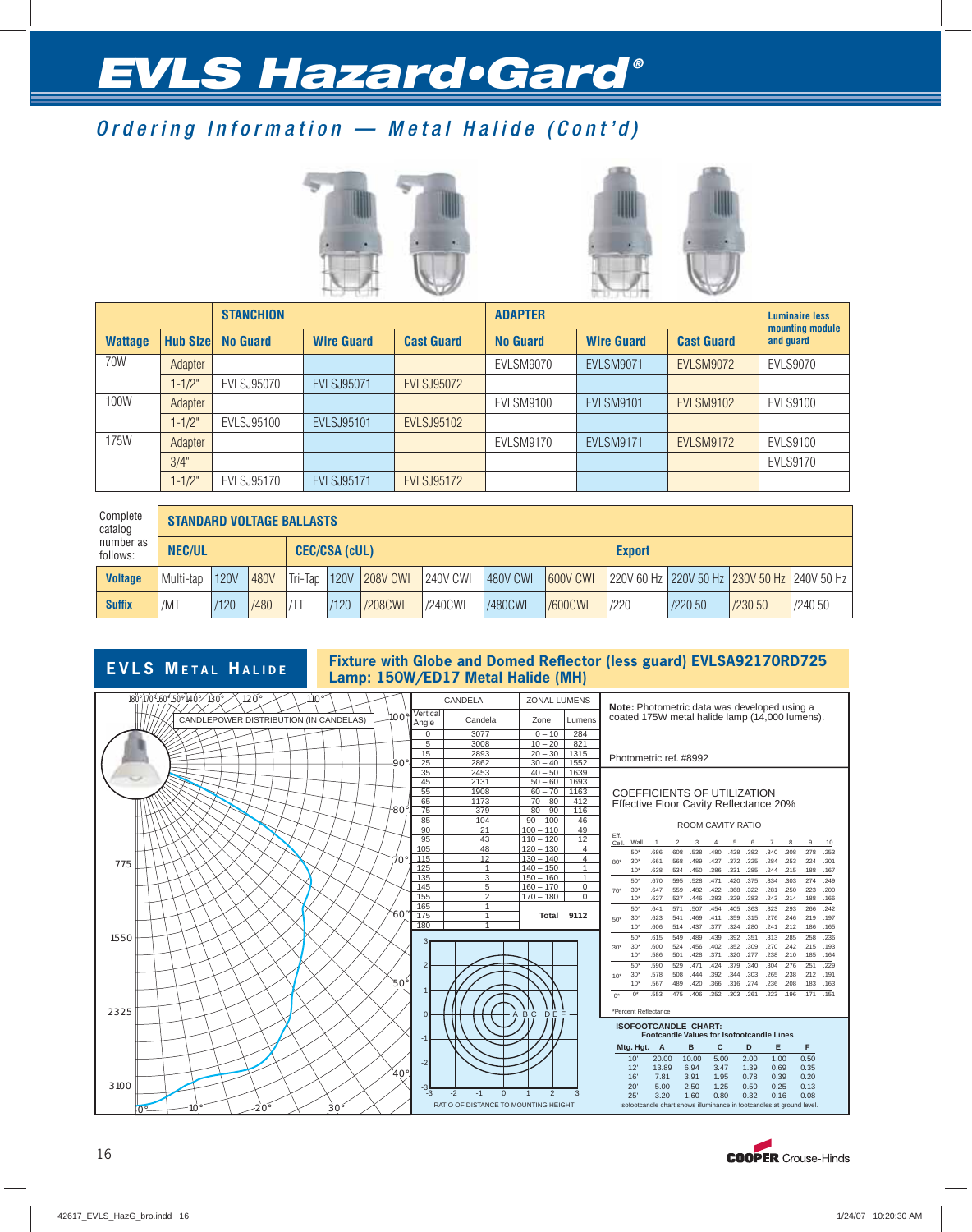## Ordering Information — Metal Halide (Cont'd)



#### **EVLS METAL HALIDE Fixture with Globe and Angled Reflector (less guard) EVLSA92170RA725 Lamp: 175W/ED17 Metal Halide (MH)**



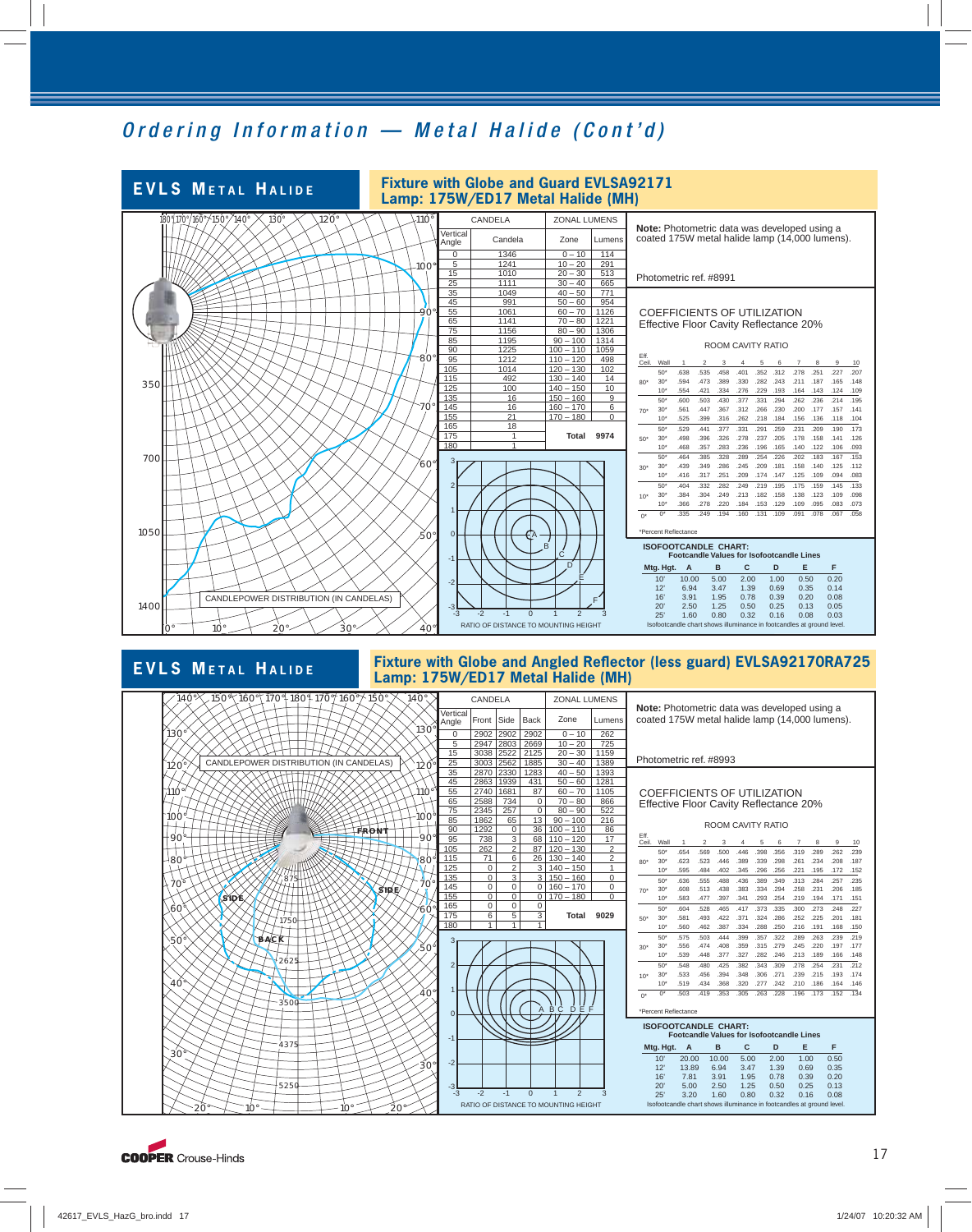

**D IMENSIONS SHOWN WITH NEW MOUNTING MODULES**



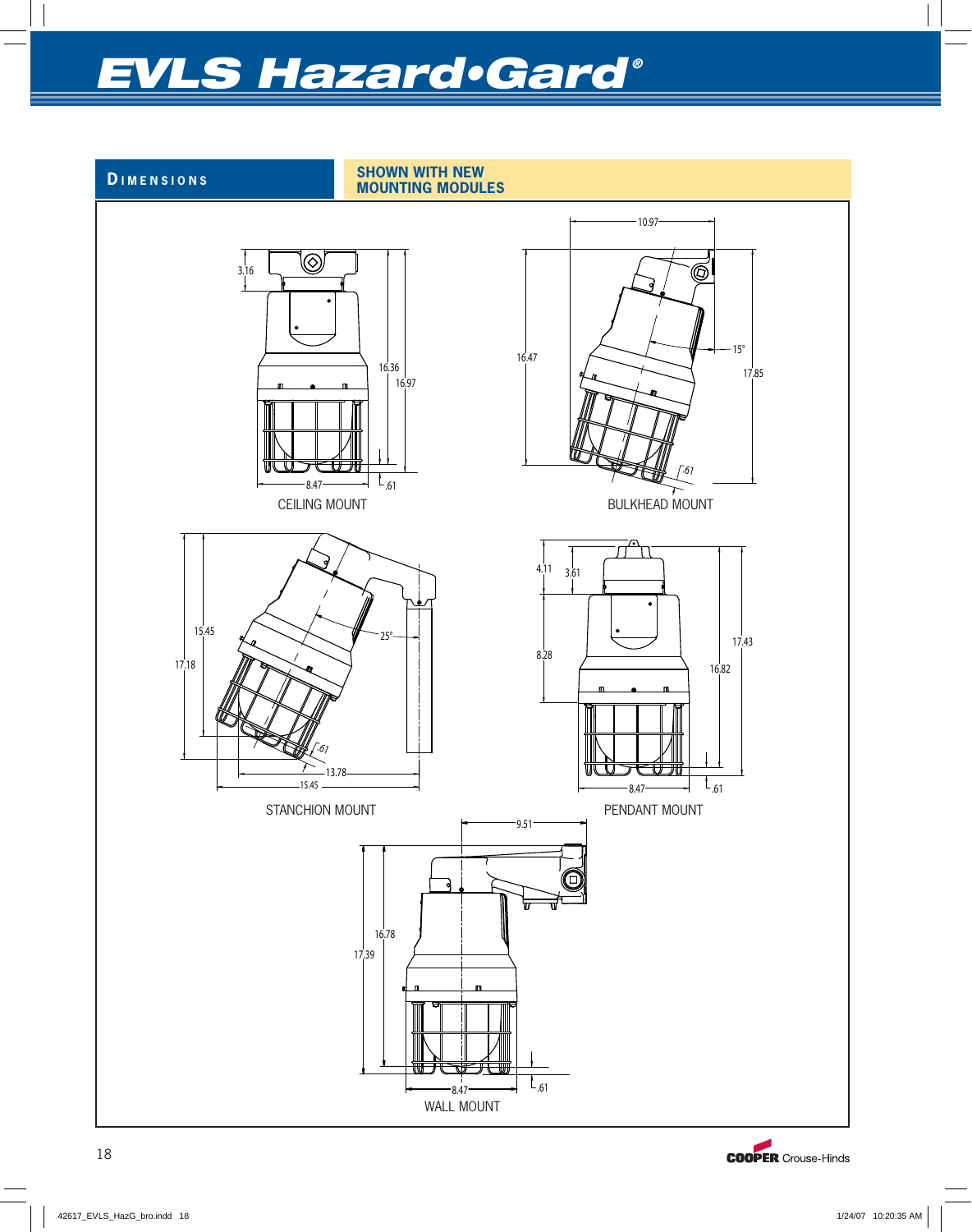